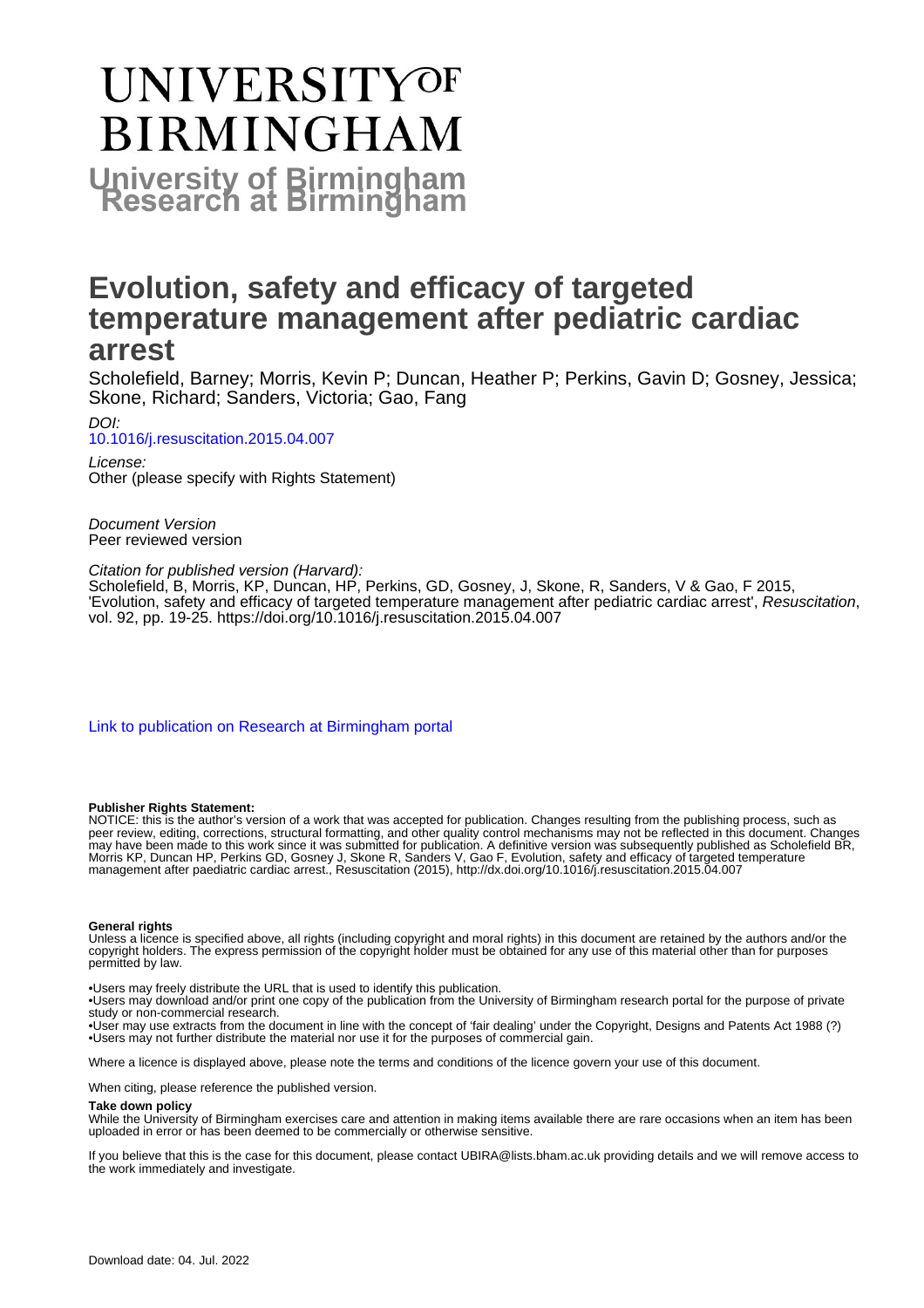### Accepted Manuscript

Title: Evolution, safety and efficacy of targeted temperature management after paediatric cardiac arrest

Author: Barnaby R. Scholefield Kevin P. Morris Heather P. Duncan Gavin D. Perkins Jessica Gosney Richard Skone Victoria Sanders Fang Gao



| PII:           | S0300-9572(15)00157-4                                     |
|----------------|-----------------------------------------------------------|
| DOI:           | http://dx.doi.org/doi:10.1016/j.resuscitation.2015.04.007 |
| Reference:     | <b>RESUS 6369</b>                                         |
| To appear in:  | Resuscitation                                             |
| Received date: | $9 - 1 - 2015$                                            |
| Revised date:  | 18-3-2015                                                 |
| Accepted date: | 15-4-2015                                                 |

Please cite this article as: Scholefield BR, Morris KP, Duncan HP, Perkins GD, Gosney J, Skone R, Sanders V, Gao F, Evolution, safety and efficacy of targeted temperature management after paediatric cardiac arrest., *Resuscitation* (2015), <http://dx.doi.org/10.1016/j.resuscitation.2015.04.007>

This is a PDF file of an unedited manuscript that has been accepted for publication. As a service to our customers we are providing this early version of the manuscript. The manuscript will undergo copyediting, typesetting, and review of the resulting proof before it is published in its final form. Please note that during the production process errors may be discovered which could affect the content, and all legal disclaimers that apply to the journal pertain.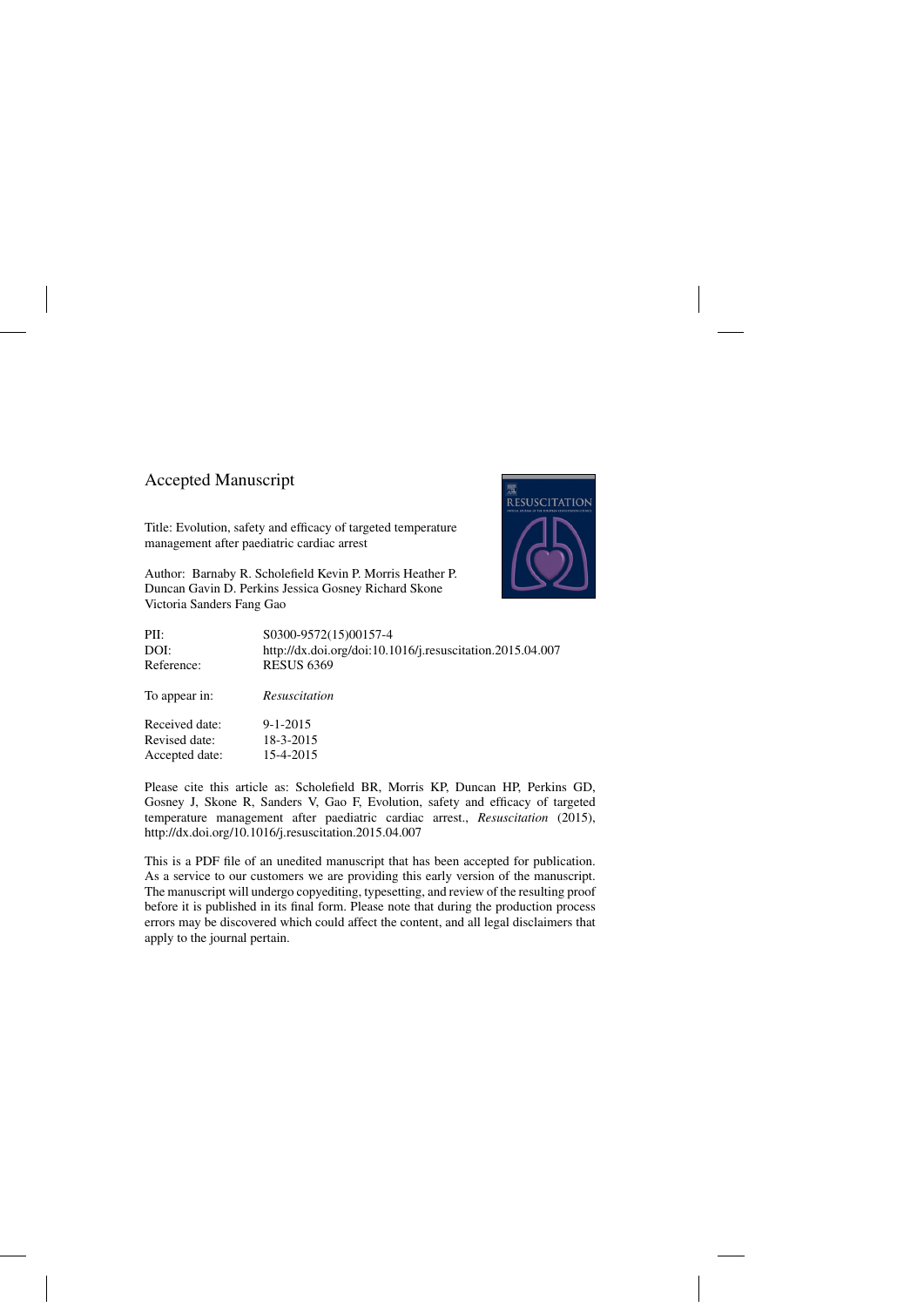- **Title:** Evolution, safety and efficacy of targeted temperature management after paediatric
- cardiac arrest.
- 3 **Authors:** Barnaby R Scholefield<sup>1,2</sup> MRCPCH PhD, Kevin P Morris<sup>1</sup> FRCPCH MD, Heather
- 4 P Duncan<sup>1</sup> MRCPCH MSc, Gavin D Perkins<sup>3,4</sup> FRCP, FFICM, MD, Jessica Gosney<sup>1</sup>
- 5 MBChB, Richard Skone<sup>1</sup> FRCA, Victoria Sanders<sup>1</sup> MBChB, Fang Gao<sup>2,4,5</sup> FRCA, FFICM,
- MD

### **Affiliations:**

- <sup>1</sup> Paediatric Intensive Care Unit, Birmingham Children's Hospital, Birmingham, B4 6NH,
- UK
- $2^2$  School of Clinical and Experimental Medicine, University of Birmingham, Birmingham,
- B15 2TT, UK
- <sup>3</sup> Clinical Trials Unit, University of Warwick, Coventry, CV4 7AL, UK
- 1B, Richard Skone' FRCA, Victoria Sanders' MBChB, Fang Gao<sup>-----</sup> FRCA, FFICM,<br>
ations:<br>
ations:<br>
ations:<br>
ations:<br>
ations:<br>
liatric Intensive Care Unit, Birmingham Children's Hospital, Birmingham, B4 6NH,<br>
pol of Clinical <sup>4</sup> Academic Department of Anesthesia, Critical Care and Resuscitation, Heartland of England
- NHS Foundation Trust, B9 5SS UK
- <sup>5</sup> Department of Anaesthesiology, The Second Affiliated Hospital & Yuying Children
- hospital of Wenzhou Medical University, Wenzhou, China
- **Address for correspondence to**: Dr Barnaby R Scholefield, Consultant in Paediatric
- Intensive Care
- Birmingham Children's Hospital, Paediatric Intensive Care Unit, Steelhouse Lane,
- Birmingham B4 6NH
- [Barney.scholefield@bch.nhs.uk]
- 
- **Short title:** Targeted temperature management after cardiac arrest.
- 
- **Key Words:** paediatric critical care, therapeutic hypothermia, targeted temperature
- management, observational study, out-of-hospital cardiac arrest
- 

### **Define all nonstandard abbreviations:**

- OHCA: Out-of-hospital cardiac arrest
- PICU: Paediatric intensive care unit
- ROSC: Return of spontaneous circulation
- TTM: Targeted temperature management
- STM: Standard temperature management
- 

- **Funding Source:** No funding was secured for this study.
- **Financial Disclosure:** No financial relationships relevant to this article to disclose.
- 
- **Conflict of Interest:** No conflicts of interest to disclose.
- 

### **Contributors statement**

- Dr Scholefield designed the current study protocol, data collection tool and database with
- substantial intellectual input from Prof Gao & Perkins, and Drs Morris and Duncan. Data
- collection was performed by Dr Scholefield, Dr Gosney, Dr Sanders and Dr Skone. Data
- cleaning, validation and queries were performed by Dr Scholefield. All statistical analysis
- was performed by Dr Scholefield with advice from Dr P Davies. Contributions to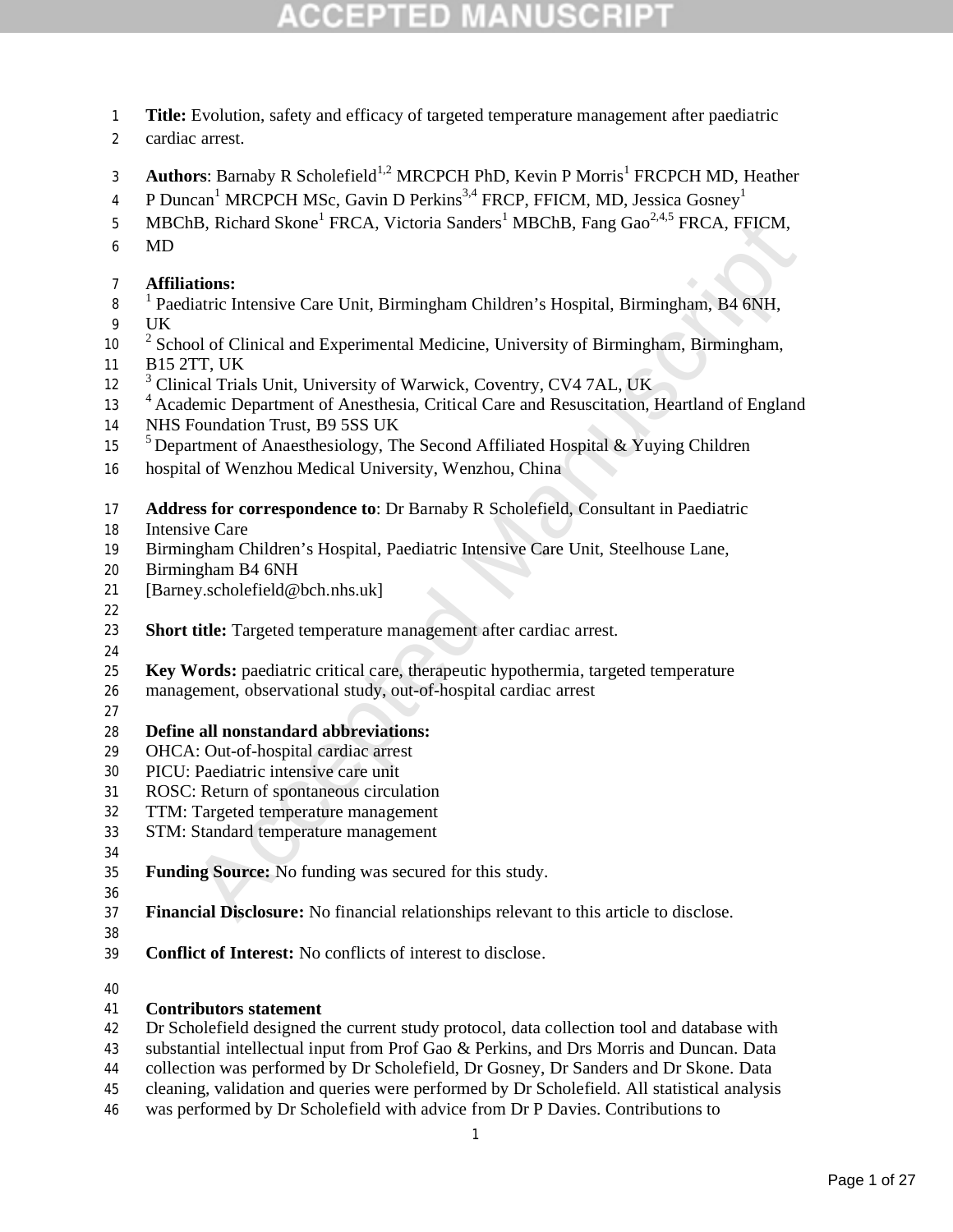### P ID E

- interpretation of data were received from all authors. First draft of manuscript was written by
- 48 Dr Scholefield with intellectual input from Drs Morris & Duncan and Prof Gao & Perkins. In
- addition, critical review and contributions of subsequent drafts were received from Drs
- Gosney, Sanders and Skone. All authors reviewed and approved the final draft of the
- manuscript prior to submission. All authors agree to be accountable for the accuracy and
- integrity of the piece of work.
- 
- **Accepted Manuscript** Word count: 3118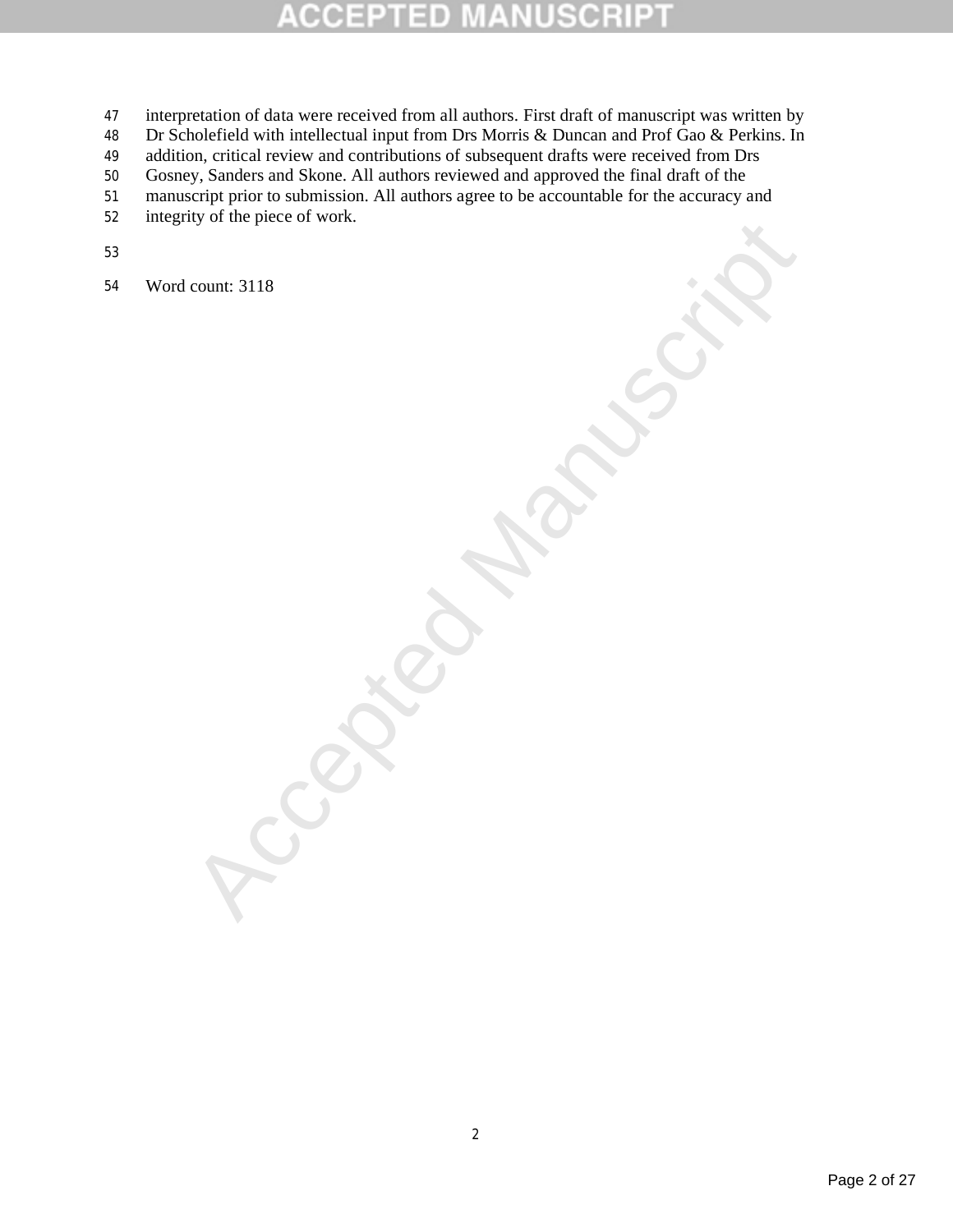### **ABSTRACT**

### **Background**

- It is unknown whether targeted temperature management (TTM) improves survival after
- paediatric out-of-hospital cardiac arrest (OHCA). The aim of this study was to assess the
- 60 evolution, safety and efficacy of TTM  $(32-34<sup>o</sup>C)$  compared to standard temperature
- 61 management (STM)  $(<38\degree C)$ .

### **Methods**

Matown whence the gigctot temperature mangepartic (t 1100 mptyoes surviva ancheological cardia areas (OHCA). The aim of this study was to assess the<br>tiric out-of-hospital cardia areas (OHCA). The aim of this study was to Retrospective, single centre cohort study. Patients aged >one day up to 16 years, admitted to

a UK Paediatric Intensive Care Unit (PICU) after OHCA (January 2004 to December 2010).

Primary outcome was survival to hospital discharge; efficacy and safety outcomes included:

application of TTM, physiological, haematological and biochemical side effects.

### **Results**

68 Seventy three patients were included. Thirty eight patients  $(52%)$  received TTM  $(32-34<sup>0</sup>C)$ .

Prior to ILCOR guidance adoption in January 2007, TTM was used infrequently (4/25; 16%).

- 70 Following adoption, TTM (32-34<sup>o</sup>C) use increased significantly (34/48; 71% Chi<sup>2</sup> p<0.0001).
- 71 TTM (32-34<sup>0</sup>C) and STM (<38<sup>0</sup>C) groups were similar at baseline. TTM (32-34<sup>0</sup>C) was
- 72 associated with bradycardia and hypotension compared to STM  $(\langle 38^{\circ} \text{C} \rangle$ . TTM  $(32\text{-}34^{\circ} \text{C})$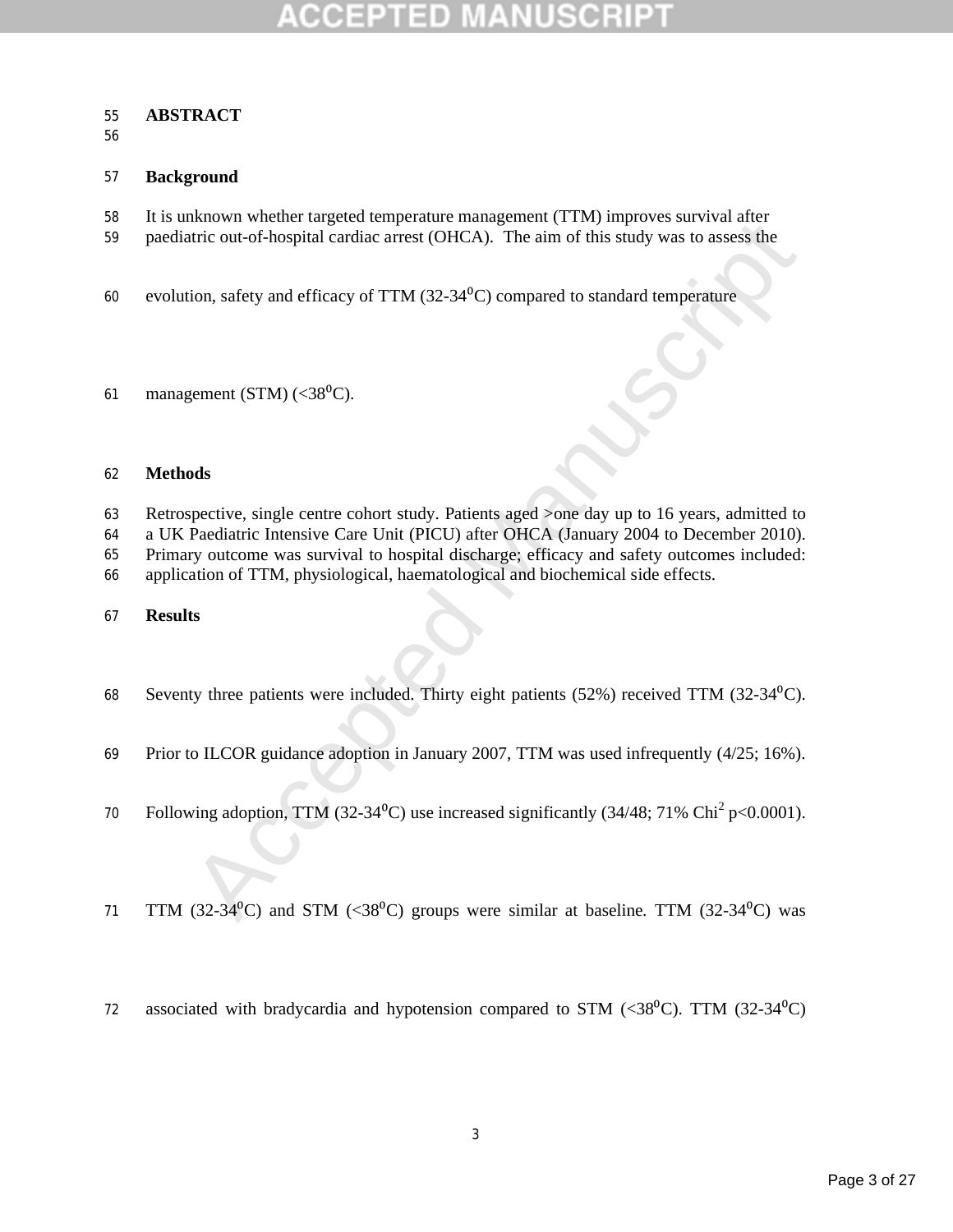- 73 reduced episodes of hyperthermia ( $>38^{\circ}$ C) in the 1<sup>st</sup> 24 hours; however, excessive
- hermia (<32<sup>0</sup>C) and hyperthermia (>38<sup>0</sup>C) occurred in both groups upto 72 hours, and<br>tients (n=11) experiencing temperature <32<sup>0</sup>C died. The study was underpowered to<br>nine a difference in hospital survival (34% (TTM (3 74 hypothermia ( $\langle 32^{\circ}$ C) and hyperthermia ( $>38^{\circ}$ C) occurred in both groups upto 72 hours, and
- 75 all patients (n=11) experiencing temperature  $\langle 32^0C \rangle$  died. The study was underpowered to
- 76 determine a difference in hospital survival  $(34\% (TTM (32-34<sup>0</sup>C))$  vs. 23%  $(STM (<38<sup>0</sup>C))$ ;
- 77 p=0.284). However, the TTM (32-34 $\rm{^0C}$ ) group had a significantly longer PICU length of
- 78 stay.

79 **Conclusions**

- 80 TTM (32-34<sup>o</sup>C) was feasible but associated with bradycardia, hypotension, and increased
- 81 length of stay in PICU. Temperature  $\langle 32^{\circ}$ C had a universally grave prognosis. Larger studies
- 82 are required to assess effect on survival.
- 83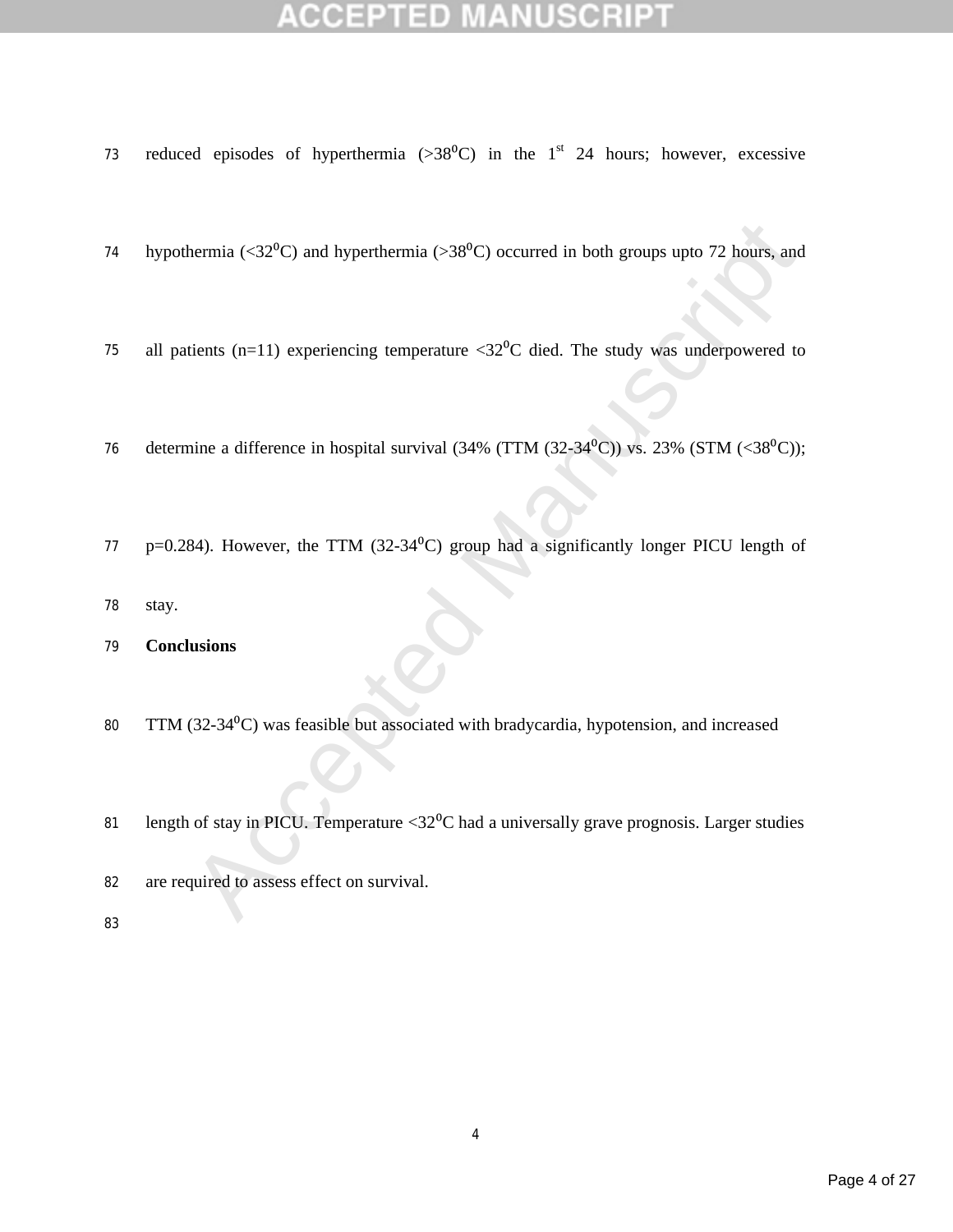### **INTRODUCTION**

A) (1). TTM is the active treatment of inducing and maintaining a specific body<br>rature for a specific duration of time attempting to improve health outcomes (2).<br>mized controlled trials in the 2000s renewed interest in 12 It is unknown whether targeted temperature management (TTM) (32-34°C) improves survival and reduces brain injury for infants and children after out-of-hospital cardiac arrest (OHCA) (1). TTM is the active treatment of inducing and maintaining a specific body temperature for a specific duration of time attempting to improve health outcomes (2). 88 Randomized controlled trials in the 2000s renewed interest in 12-24 hours of TTM (32-34°C) as a therapeutic intervention in adult survivors of OHCA (3, 4) and for 72 hours in neonates after birth asphyxia (5). The International Liaison Committee on Resuscitation (ILCOR) introduced guidance in April 2006 that TTM (32-34°C) may be: 1) *beneficial* for adolescents who remain comatose following resuscitation from sudden, witnessed, ventricular fibrillation OHCA and 2) *considered* for infants and children who remain comatose following resuscitation from cardiac arrest (6). More recent adult studies confirm a role for 24 hours of TTM but show that a higher temperature target (TTM 36°C) produces similar results to a lower target (TTM 33C) (7). The randomized control trials of Therapeutic Hypothermia after Pediatric Cardiac Arrest (THAPCA studies) of OHCA (NCT00878644) and in-hospital cardiac arrest (NCT00880087) investigating TTM at 33°C for 48 hours versus TTM at 36.7°C are on-going (8, 9).

 Paediatric retrospective studies of TTM have been limited (10-12). Two studies showed no difference in survival outcome with TTM (33-34°C) versus the institutions usual standard temperature management (STM). The usual STM practice was to maintain normothermia by avoiding hyperthermia (<38°C), but frequently did not involve using active temperature control devices (4, 10).These studies included small numbers of OHCA patients and contained very unbalanced groups with regards illness severity, with greater use of TTM (32- 34) in the more severe group. One recent study from Taiwan did show a statistically significant increase in survival after 72 hours of TTM (33-34°C) (12). However, the OHCA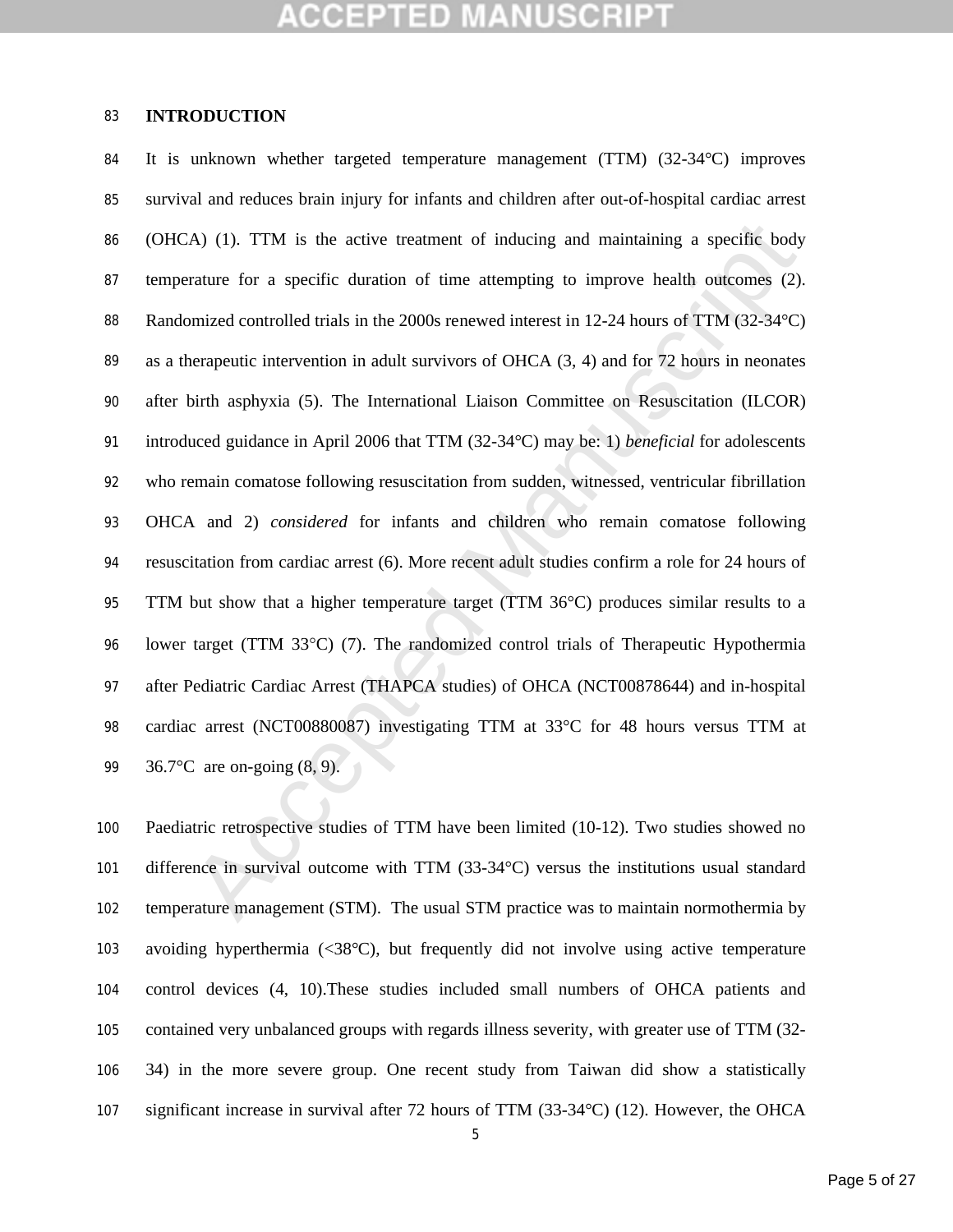population was small and differences between healthcare systems may limit generalizability.

These studies identified that inadvertent overcooling (<32°C) and hyperthermia (>38°C)

increased the risk of worse outcome.

LCOR TTM (32-34°C) guidance was adopted in our pacdiatric intensive care unit<br>
1) in 2007. TTM (32-34°C) use has developed iteratively and culminated in the use of<br>
controlled temperature management devices and a standard 111 The ILCOR TTM (32-34°C) guidance was adopted in our paediatric intensive care unit (PICU) in 2007. TTM (32-34°C) use has developed iteratively and culminated in the use of servo-controlled temperature management devices and a standardized protocol. The aim of this study was to assess evolution, safety and efficacy of TTM (32-34°C) in a tertiary PICU and compare to usual institutional standard temperature management (STM) (aiming to avoid

116 hyperthermia;  $>38^{\circ}$ C).

### **PATIENTS AND METHODS**

 The hospital research committee (Institutional Review Board) approved the study and waived 119 the need for consent given the observational nature of the study.

### **Settings and participants**

 This retrospective, single-centre, cohort study included infants and children admitted to the PICU after OHCA between January 2004 and December 2010. Patients were included if aged between at least one day and 16 years, admitted to PICU after an OHCA with return of spontaneous circulation (ROSC). OHCA was defined as no cardiac output and pulseless for greater than one minute as confirmed by a trained medical practitioner/paramedic prior to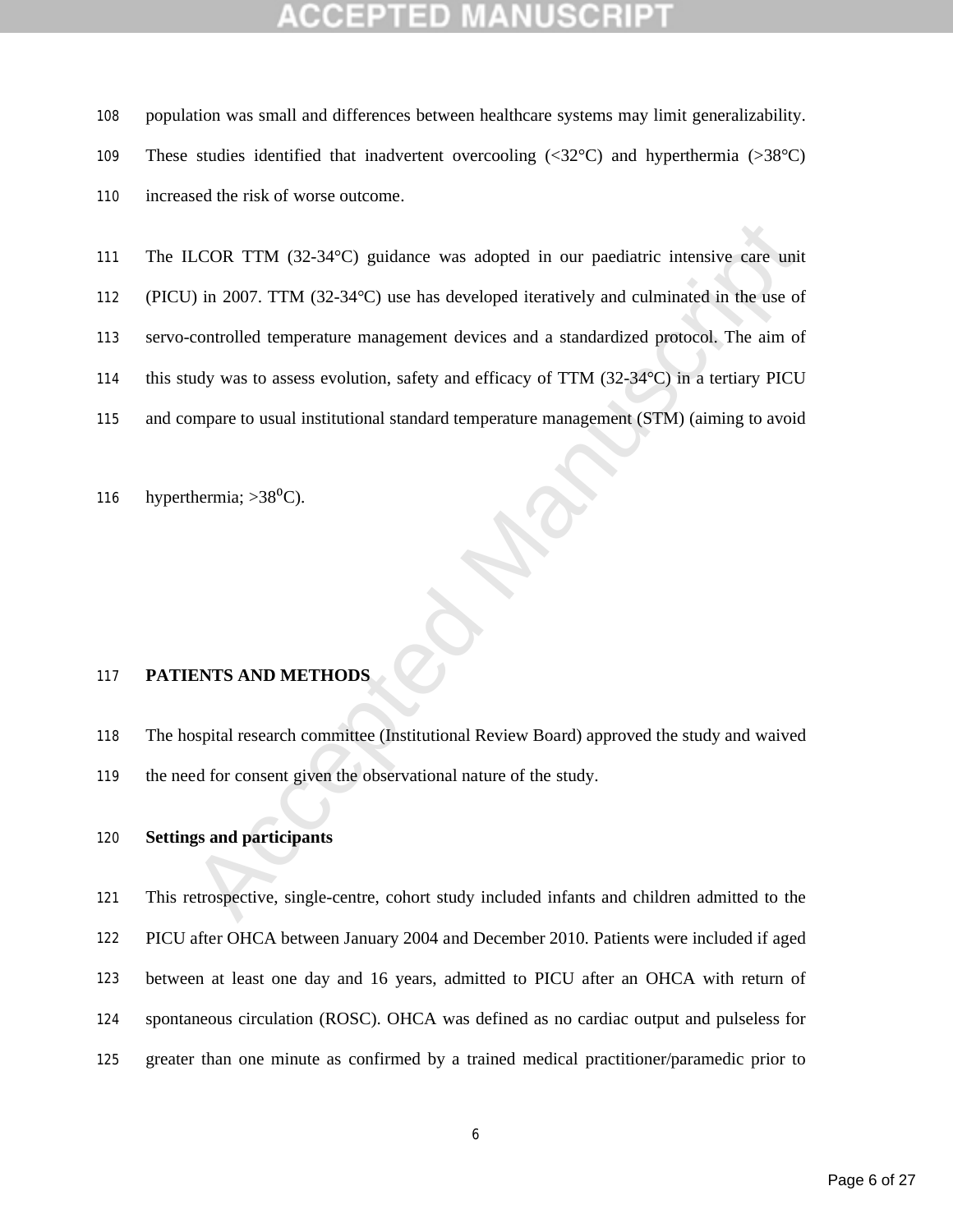arrival at an emergency department. Patients were identified via the Paediatric Intensive Care

Audit Network (PICANet) (13) and local admission databases.

### **Data collection and assessment**

records were reviewed with data-verification at inputting and analysis stage. Patients<br>divided into two groups, targeted temperature management (TTM 32-34°C) and<br>and temperature management (STM). The use of TTM was define Case records were reviewed with data-verification at inputting and analysis stage. Patients were divided into two groups, targeted temperature management (TTM 32-34°C) and standard temperature management (STM). The use of TTM was defined *a priori* as documented active TTM to maintain a core temperature between 32-34°C. STM group included patients whose temperature was maintained at normothermia using rescue 134 temperature controlling measures to avoid hyperthermia (>38°C).

 Data were collected on patient demographics, cardiac arrest resuscitation events, aetiology of arrest, presence of chronic conditions and TTM dosing factors (start time, depth and duration of hypothermia, and length of rewarming) using Utstein defined criteria where available (14).

Physiological variables were collected including; core temperature, heart rate, systolic blood

139 pressure, partial pressure of carbon dioxide  $(PaCO<sub>2</sub>$  measured at  $37^{\circ}C$ ; alpha-stat

 method(15)) in the blood, haematological and biochemical parameters. First, we compared values up to four hours post PICU admission for TTM and STM groups to ascertain any differences in risk of mortality. Secondly, the proportions with abnormal values or adverse events within 72 hours of PICU admission were compared. Core temperatures were measured as either rectal, oesophageal or bladder. Episodes of excessive hypothermia were defined as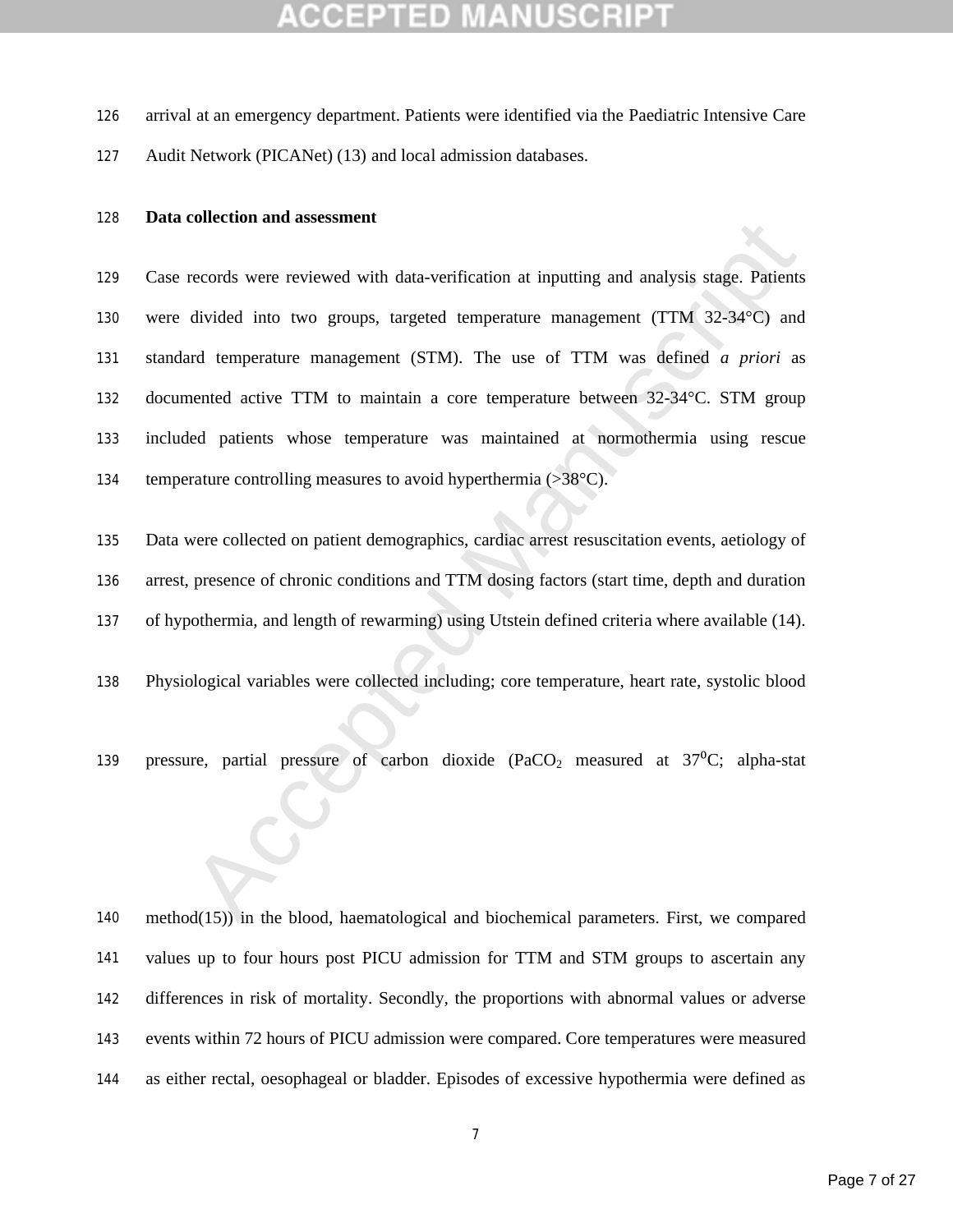| 145 | temperature less than $32^{\circ}$ C and hyperthermia greater than $38^{\circ}$ C. Adverse events included:              |  |
|-----|--------------------------------------------------------------------------------------------------------------------------|--|
| 146 | seizures, bradycardia (<10 <sup>th</sup> centile for age and sex)(16), hypotension (<5 <sup>th</sup> centile for age and |  |
| 147 | $sex)(17)$ , use of critical care organ support and monitoring. The primary outcome was                                  |  |
| 148 | survival at hospital discharge.                                                                                          |  |

### **Targeted temperature management**

and a hospital discharge.<br>
Accelered temperature management<br>
many 2007, following LLCOR guidance in April 2006, the PICU clinical team<br>
elect TTM(32-34°C) for OHCA patients on a case by case basis. TTM (32-34°C) was<br>
ad in In January 2007, following ILCOR guidance in April 2006, the PICU clinical team considered TTM(32-34°C) for OHCA patients on a case by case basis. TTM (32-34°C) was

- initiated in the PICU with the use of servo-controlled water blanket cooling mattresses
- 154 (Blanketroll II, Cincinnati Sub Zero, Ohio, USA) to reduce temperature between 32 to 34<sup>0</sup>C

155 for 24 hours followed by controlled rewarming, by  $0.5^{\circ}$ C every 2 hours, to 37 $^{\circ}$ C.

 Neuromuscular blocking drugs were used to prevent or treat shivering in conjunction with intravenous sedation and analgesia (morphine and midazolam). Patients were invasively 158 ventilated with arterial blood gases monitoring. Standard 'neuroprotective' PaCO<sub>2</sub> target range was 4.5 to 5.0kPa. Inotropes were used to maintain age appropriate blood pressure. Intracranial pressure monitoring was not used in this population. Clinical neurological assessment and additional neurological monitoring or imaging was performed if required;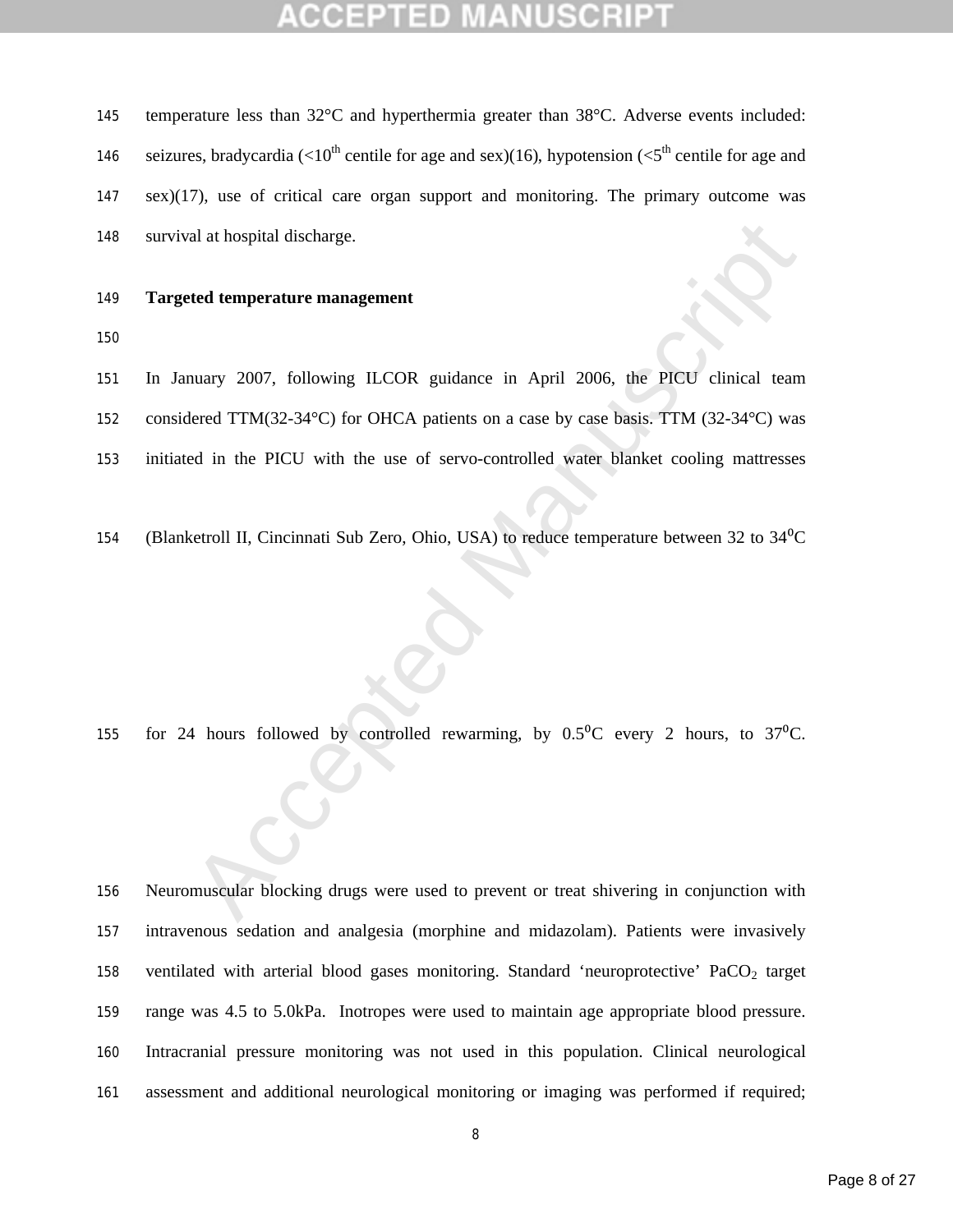## COEPTED

 however, appropriate, active withdrawal of intensive care occurred following established UK guidelines which do not always require formal ancillary neurological assessment (18). Prior to January 2007, and in patients after 2007 not receiving TTM (32-34°C), STM practice followed recommendations to avoid hyperthermia (>38°C). Initial treatment included paracetamol and surface cooling with ice packs, followed by servo-controlled water blanket cooling mattresses (Blanketroll II) if unsuccessful.

### **Statistical Analysis**

red recommendations to avoid hyperthermia (>38°C). Initial treatment included<br>tamol and surface cooling with ice packs, followed by servo-controlled water blanket<br>g mattresses (Blanketroll II) if unsuccessful.<br>tieal Analys Descriptive data were reported as median and interquartile range (IQR) or mean ± 95% confidence interval of the mean for continuous variables and as frequencies and percentages for categorical variables. Parametric continuous data were analysed using the unpaired Student t-test and non-parametric continuous data with the Mann Whitney U test or Kruskal- Wallis, as appropriate. Categorical data were analysed using the Fisher's exact tests. Chi 174 squared trend test was used for change over time. Two sided p values of <0.05 are reported here. Data analyses were performed using either IBM-SPSS Statistics version 19.0 software (SPSS Inc, Chicago, USA) or Minitab 16 (USA).

### **RESULTS**

### **Evolution**

```
181 Seventy three patients were included, 38 (52%) received TTM (32-34°C) and 35 (48%) STM
```
- (<38°C). Prior to ILCOR guidance adoption in January 2007, TTM (32-34°C) was used
- infrequently (4/25; 16%). Following adoption, TTM (32-34°C) use increased significantly

and was initiated in 34/48; 71% of patients (p <0.0001, Fig. 1).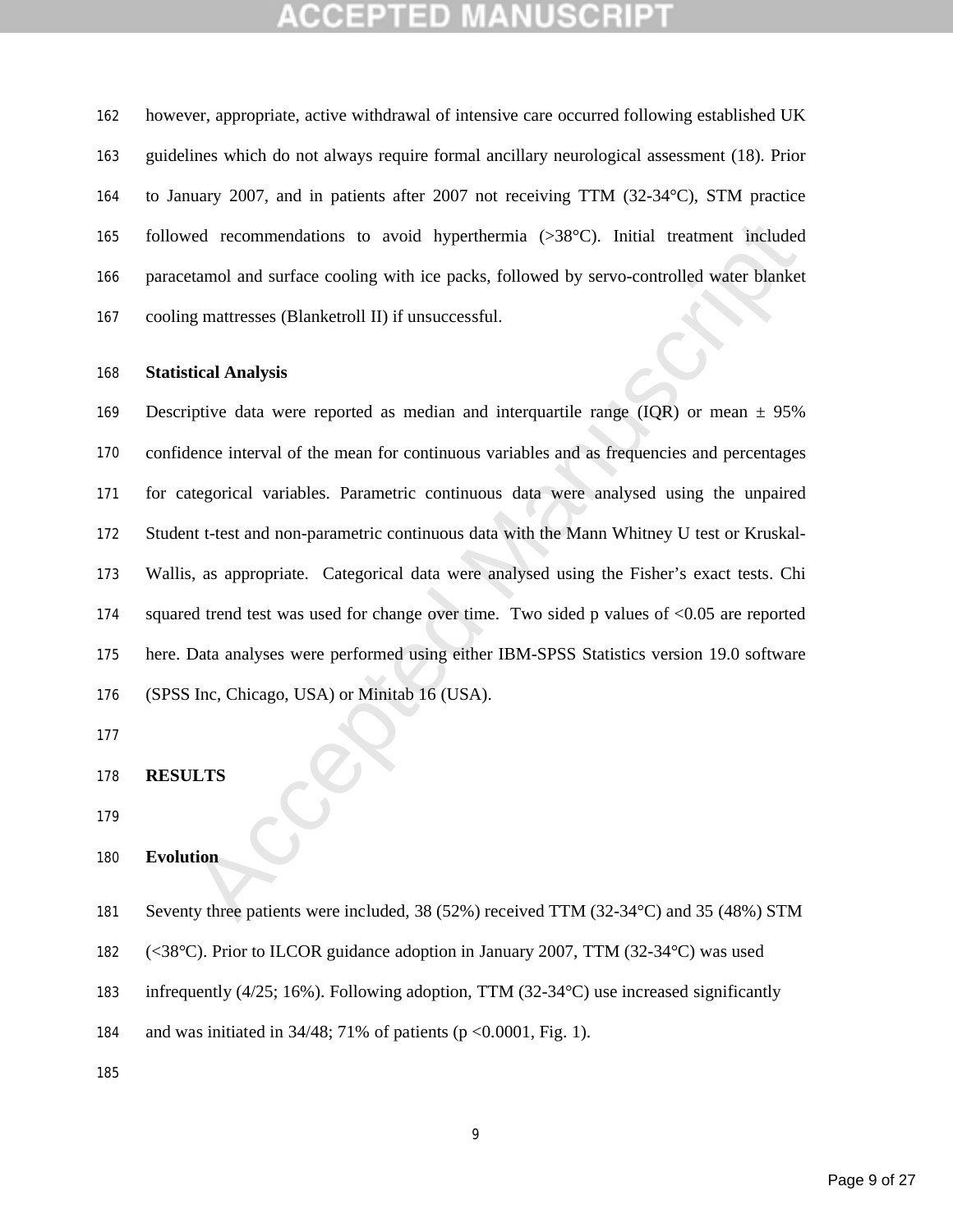injury). Prevalence of OHCA occurring in the home or being witnessed was similar for<br>ts receiving TTM (32-34°C) and STM (<38°C) (table 2). However, patients receiving<br>(32-34°C) had significantly more reported episodes of There were no differences in age, sex or weight in patients receiving either treatment (table 1). TTM (32-34°C) was used more frequently in patients whose cause of arrest was unknown and less in patients presenting with cardiac arrest associated with trauma (including traumatic brain injury). Prevalence of OHCA occurring in the home or being witnessed was similar for 190 patients receiving TTM (32-34°C) and STM (<38°C) (table 2). However, patients receiving TTM (32-34°C) had significantly more reported episodes of bystander CPR. Only six patients presented in a shockable rhythm (ventricular fibrillation or ventricular tachycardia) and 5 out of 6 received TTM (32-34°C). Total duration of CPR was not significantly different (40 minutes (TTM 32-34°C) versus 29 minutes (STM); p=0.23) as was median duration of CPR 195 in the emergency department (12 versus 13 minutes; p=0.98). A small proportion of cases (3% (TTM) vs. 9% (STM); p=0.24) had ROSC prior to arrival at the emergency department.

### **Safety**

 Hyperthermia (>38°C) in the first 24 hours after PICU admission was significantly less frequent in patients receiving TTM (32-34°C) (1/35; 3%) versus STM (12/32; 38%, p<0.001) (Supplementary APPENDIX tables A1). However, hyperthermia episodes at any point in the first 72 hours post admission were not significantly different (TTM (15/28; 39%) 204 versus STM  $(14/35; 50\%)$  (p = 0.46). Five (7%) patients in the study presented to the ED 205 with a temperature below  $30^{\circ}$ C, of these patients one received TTM (32-34 $^{\circ}$ C) and four STM 206 (<38°C). Four patients who received TTM (32-34°C) and two who received STM (<38°C) experienced severe hypothermia (temperature <32°C) *after* arrival to PICU. All eleven patients, with a recorded temperature <32°C from ED admission to 24 hours post PICU admission died prior to PICU discharge.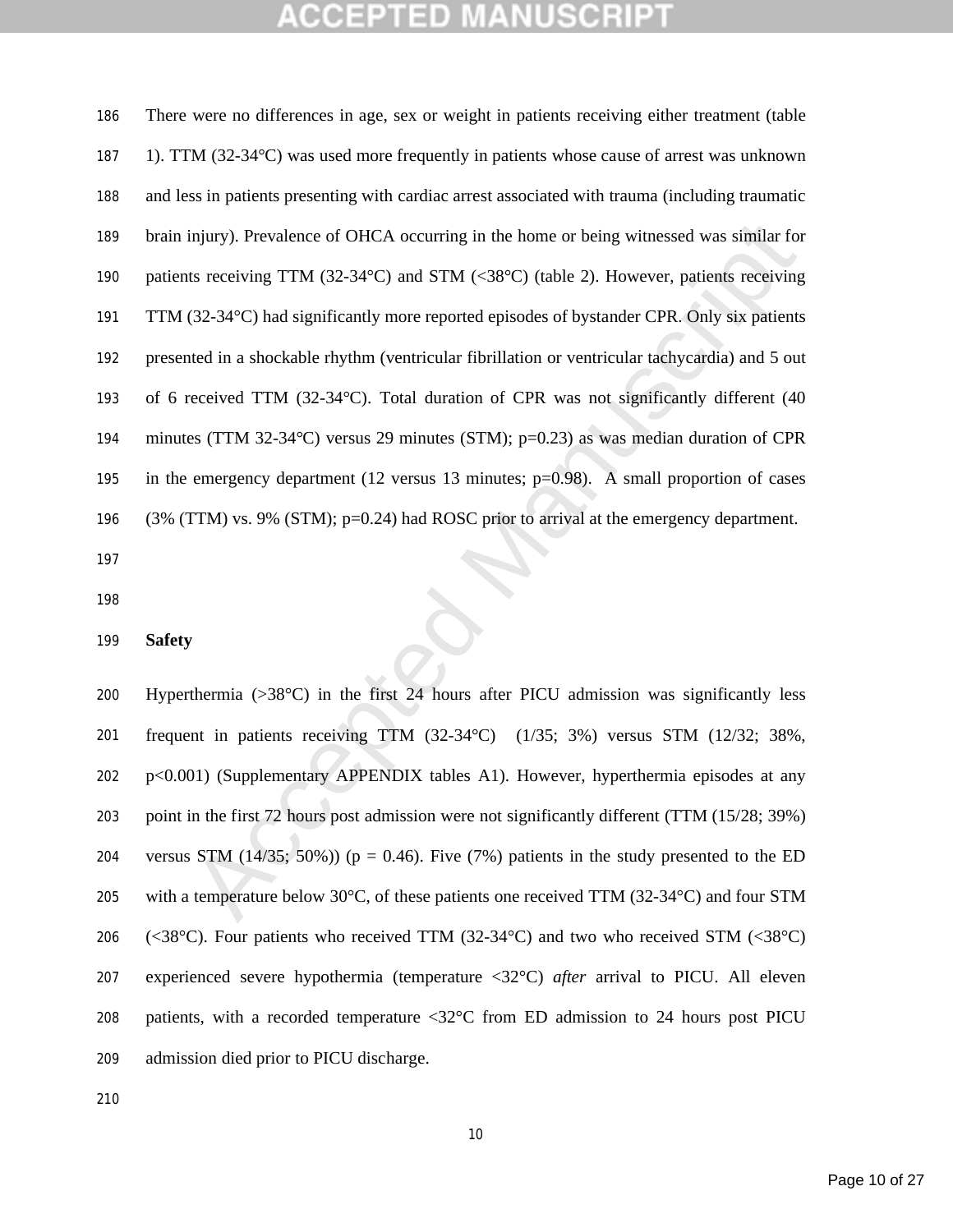211 More patients receiving TTM (32-34 °C) experienced bradycardia (<10<sup>th</sup> centile for age) (42% 212 versus 19%; p=0.04) and systolic blood pressure (BP) hypotension ( $\lt 5^{th}$  centile for age) (63% versus 28%; p=0.004) within 72 hours of admission. No patients required treatment for bradycardia. There was also no statistically significant difference in the proportion of patients receiving inotropic support. (74% vs. 54%; p=0.08). Only one patient in the TTM (32-34°C) group received extra corporeal life support (ECLS) for refractory cardiac arrest and rewarming due to profound hypothermia on admission (admission core temperature 14°C).

eradia. There was also no statistically significant difference in the proportion of patients<br>ing inotropic support. (74% vs. 54%; p=0.08). Only one patient in the TTM (32-34°C)<br>received extra corporeal life support (ECLS) Lactate, pH, glucose, insulin use, base deficit and the Paediatric Index of Mortality 2 (PIM2) score results were similar between the two treatment groups at PICU admission (Supplementary APPENDIX tables A2). Sixty four percent (41/64) had bilateral unresponsive pupils on PICU admission with no differences noted between treatment groups. Similar proportion of patients experienced episodes of seizures (8% versus 14%), thrombocytopenia (36% versus 36%), hypernatremia (24% versus 25%), hypokalaemia (66% versus 46%) and hypomagnesaemia (57% versus 38%) in TTM (32-34°C) and STM (<38°C) groups. Nearly 50% of patients in both groups experienced hypocarbia (<4.0kPa).

 No patients received renal replacement therapy. MRI and EEG investigations were more common in the TTM (32-34°C) group, although a greater number of MRIs (71%; 17/24) and EEGs (89%; 17/19) were performed after 2007.

### **Efficacy**

 Patients receiving TTM (32-34°C) were significantly colder during the 24 hours of TTM therapy (Fig. 2). Median temperature at the start of TTM (32-34°C) was 35.0 (IQR [33.8 to 36.2])°C. Induction of temperature to target temperature took a median of 02:00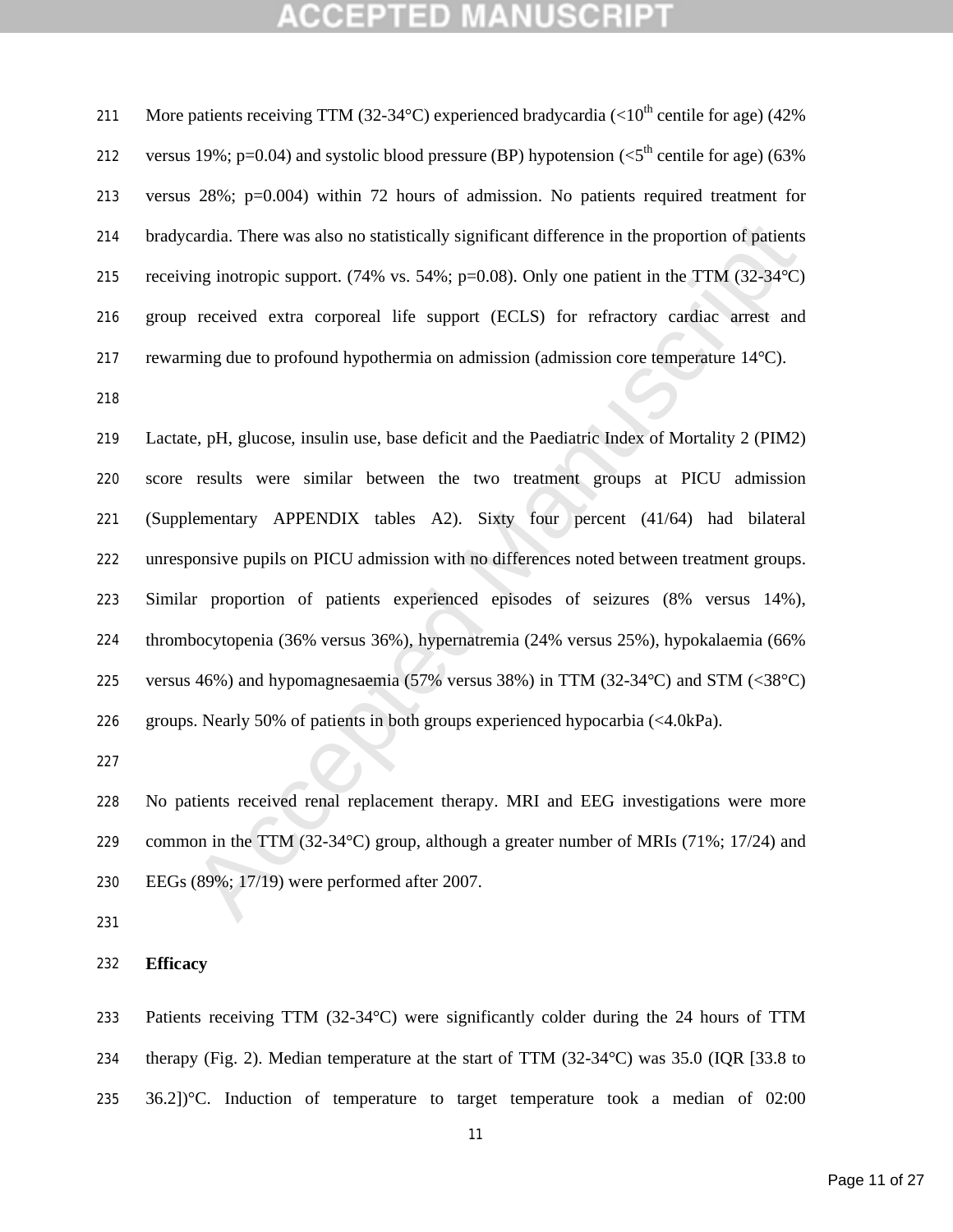### **SCRIPT** ЕĐ Д CCEI B U

| 236 | hours: minutes (IQR [0:00 to 03:15]). In those patients with a temperature >35 $\degree$ C at the start |
|-----|---------------------------------------------------------------------------------------------------------|
| 237 | of TTM (32-34°C), induction of temperature to target temperature occurred at a median rate              |
| 238 | of 0.91 (IQR [0.5 to 1.5]) °C/hr. Four patients (11%) had overshoot hypothermia (<32°C)                 |
| 239 | following induction. Median target temperature was 33.4°C and was maintained for a median               |
| 240 | of 22:30 hours: minutes (IQR [16:37 to 24:44]). Rewarming occurred over a median of 10:30               |
| 241 | hours: minutes (IQR [07:00 to 14:45]) at a rate of 0.3 (IQR [0.23 to 0.44]) °C/hr. Three                |
| 242 | patients receiving TTM (32-34°C) died prior to rewarming.                                               |
| 243 |                                                                                                         |
| 244 | Overall survival to hospital discharge of patients admitted to PICU after OHCA was 29%                  |
| 245 | (21/73) (Table 3). Survival was not significantly different between TTM (32-34°C) and STM               |
| 246 | $(<38^{\circ}$ C) treatment groups (34% vs. 23%; p=0.28).                                               |
| 247 | TTM (32-34°C) patients stayed in PICU longer compared to STM (<38°C) (Median 4.1 (IQR                   |
| 248 | [3.0 to 6.8] days vs. 1.3 (IQR [0.5 to 6.7]) days; $p \le 0.001$ ). This difference was accounted for   |
| 249 | by patients dying sooner in the STM (<38 $^{\circ}$ C) group compared with the TTM (32-34 $^{\circ}$ C) |
| 250 | group (Table 3). There were a similar proportion of patients in both groups who had                     |
| 251 | withdrawal of life sustaining intensive care support prior to death.                                    |
| 252 |                                                                                                         |
| 253 |                                                                                                         |
| 254 |                                                                                                         |
| 255 |                                                                                                         |
| 256 | <b>DISCUSSION</b>                                                                                       |
| 257 |                                                                                                         |
| 258 | The aim of this study was to assess the evolution, efficacy and safety of TTM $(32-34^{\circ}C)$ in     |
| 259 | paediatric patients. TTM (32-34°C) use was used frequently in post OHCA patients after the              |

260 2007 ILCOR guidance. Hospital survival rates were 11% higher in the TTM (32-34°C) group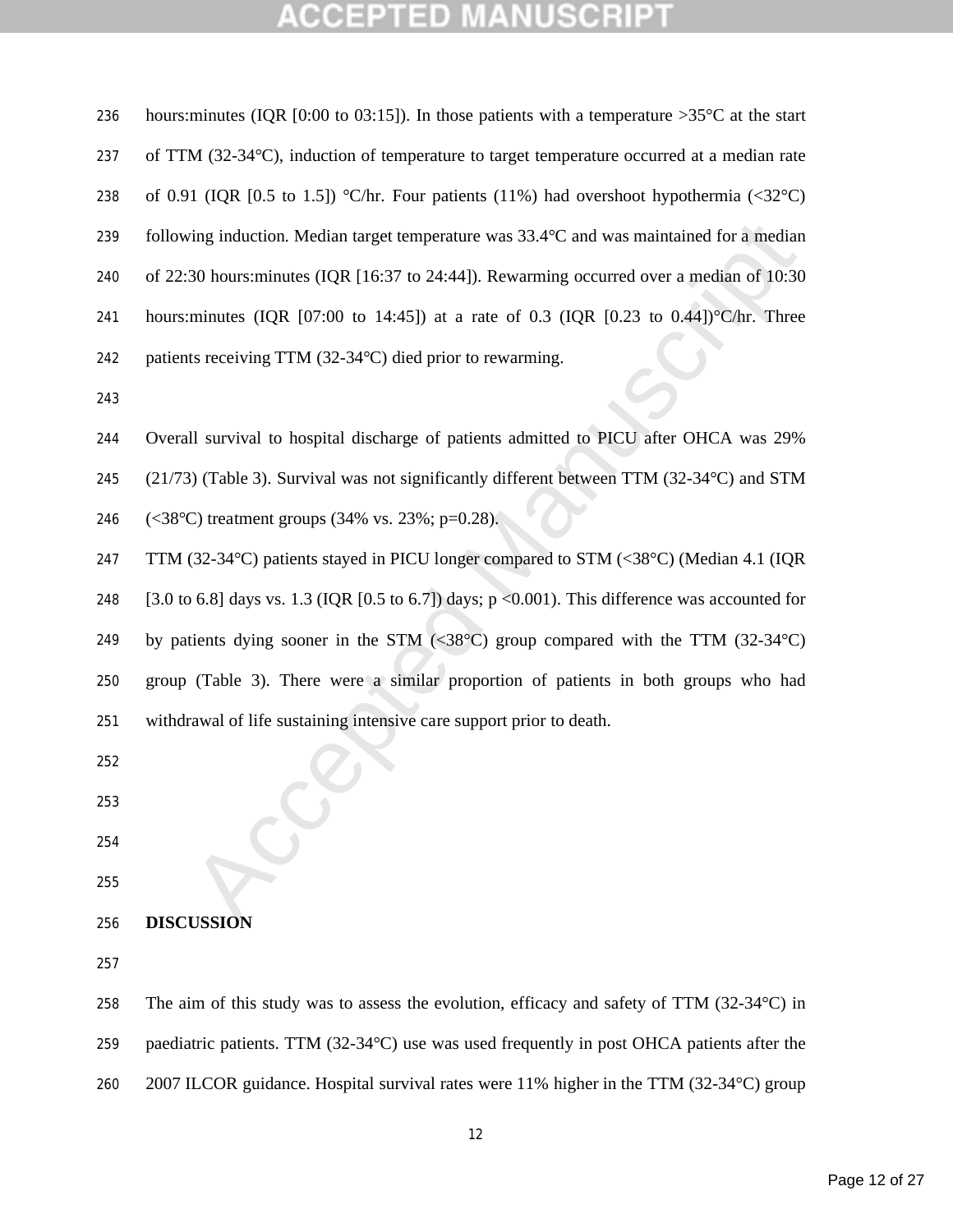(34% v 23%; p=0.284) but did not reach statistical significance. The study included patients over a seven year period; however, was underpowered to confirm this difference with certainty. Overall the two groups were comparable across a range of known risk factors for post cardiac arrest survival except bystander CPR and lower core temperature on PICU 265 admission (19). These results are similar to previous reported comparisons of TTM (32-34 °C) and usual institutional STM (<38°C) in the paediatric population (10, 11). However, in these studies in contrast to the current study, TTM (32-34°C) was used predominately in patients with a higher predicted risk of mortality and included patients after in-hospital cardiac arrest. 

cardiae arrest survival except bystander CPR and lower core temperature on PICU<br>sion (19). These results are similar to previous reported comparisons of TTM (32-34°C)<br>sual institutional STM (<38°C) in the paediatric popul This study confirms that TTM (32-34°C) is feasible in paediatric patients. TTM (32-34°C) was successfully administered in 38 patients. Evidence suggests time to target temperature should be as short as possible, whilst avoiding unintentional overshoot to temperature <32°C (20); however, rapid reduction in temperature has also been associated with worse 274 neurological injury (21). Unintentional overshoot in temperature to  $\langle 32^{\circ}$ C occurred in 11% of patients, similar to the 15-17% rate in other retrospective studies (4, 10) but significantly less than the 75% reported by Topjian et al (22). Increased mortality has been reported in subgroups who are overcooled (6) although the causal association has not been established. The use of servo-controlled cooling units, rather than manual temperature control (e.g. ice-packs), may account for the reduction in unintentional overshoot.

281 Controlled rewarming and the avoidance of overshoot hyperthermia (>38°C) are required to prevent hemodynamic instability, rapid electrolyte changes and worsening of neurological injury (23, 24). Patients were rewarmed at a median rate of 0.3°C/hour, but only 32% re- warmed less than or equal to 0.25°C/hour and of concern, 39% experienced hyperthermia. 285 The optimal rewarming rate after TTM  $(32-34^{\circ}C)$  in humans has not been established with a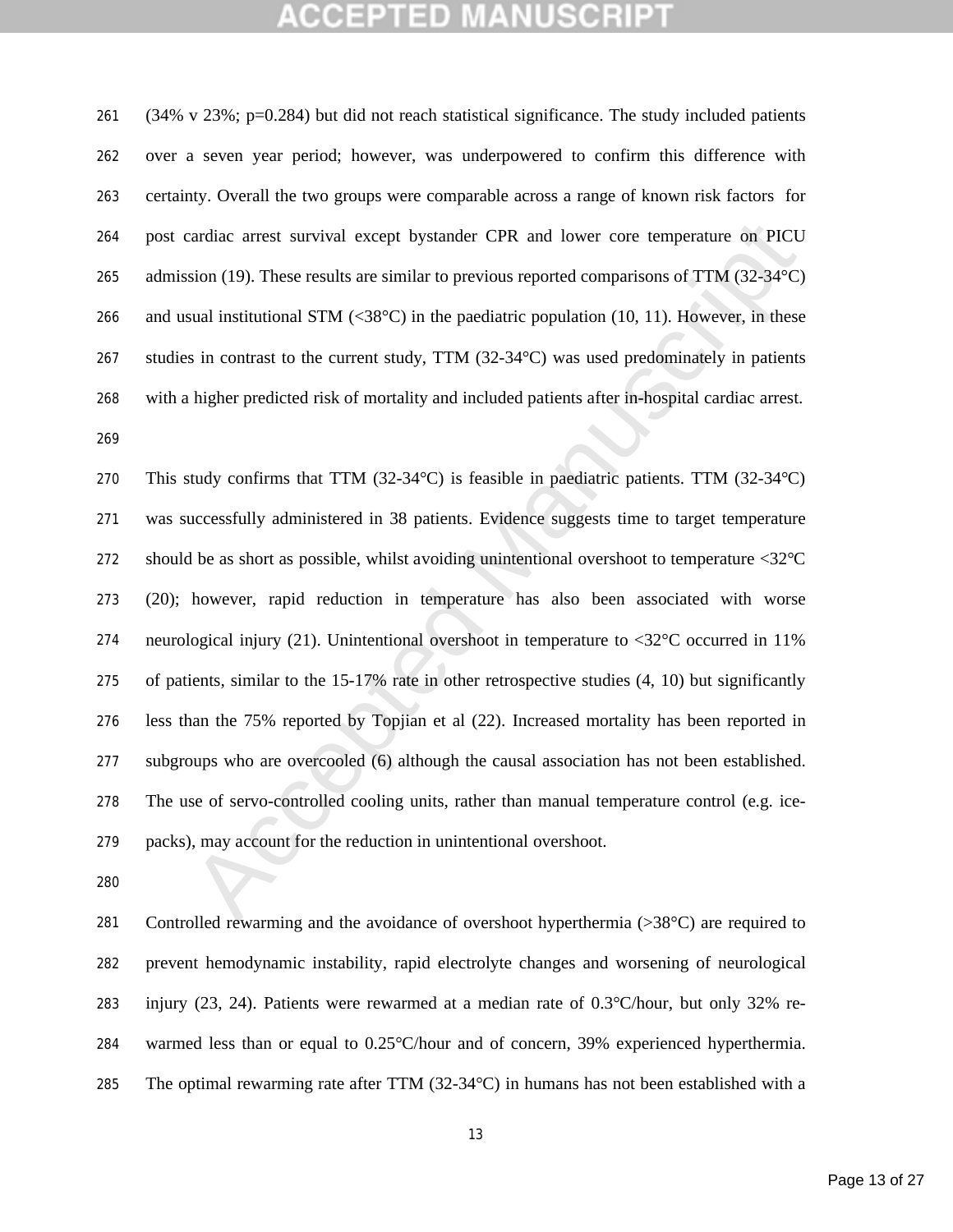tendency to decrease rates over the last 10 years (25). Improvements to rewarming strategies and prolonged active control of normothermia may be required to avoid rebound hyperthermia as exposure to hyperthermia in the post-hypothermia phase has also been associated with increased mortality and poor neurological outcome (26).

ated with increased mortality and poor neurological outcome (26).<br>
trion in core temperature in humans is known to be associated with a concomitant<br>
ion in heart rate in sedated patients (27). Bradycardia and hypotension i Reduction in core temperature in humans is known to be associated with a concomitant reduction in heart rate in sedated patients (27). Bradycardia and hypotension is therefore a consistent finding in studies of TTM (32-34°C), irrespective of underlying disease process (10, 11, 27). Although bradycardia is believed to not require treatment, the management of hypotension is more controversial. An increase in the proportion of patients with bradycardia and hypotension in the TTM (32-34°C) group was observed. This was associated with increased inotropic support though this did not reach significance. Recently, hypotension in 298 the  $1<sup>st</sup>$  6 hours after ROSC in children has been shown to be associated with higher in- hospital mortality and worse neurological outcome (28). In the current study hypotension episodes up to 72 hours after ROSC were included. It remains unclear whether the timing of hypotension or the concomitant treatment is important in determining outcome. Certainly, invasive, continuous monitoring of arterial blood pressure is recommended with TTM (32- 34°C).

 A number of findings differed to previously published studies. Seizure frequency was low (11%) with no difference between TTM (32-34°C) or STM (<38°C) groups. Abend et al identified a higher rate of seizures (47%; 9/19) in a prospective study of therapeutic hypothermia in paediatric cardiac arrest patients (29). Formal electroencephalography (EEG) monitoring was performed in only 26% of our patients and may account for the lower rate. Continuous EEG monitoring may allow improved identification and treatment in this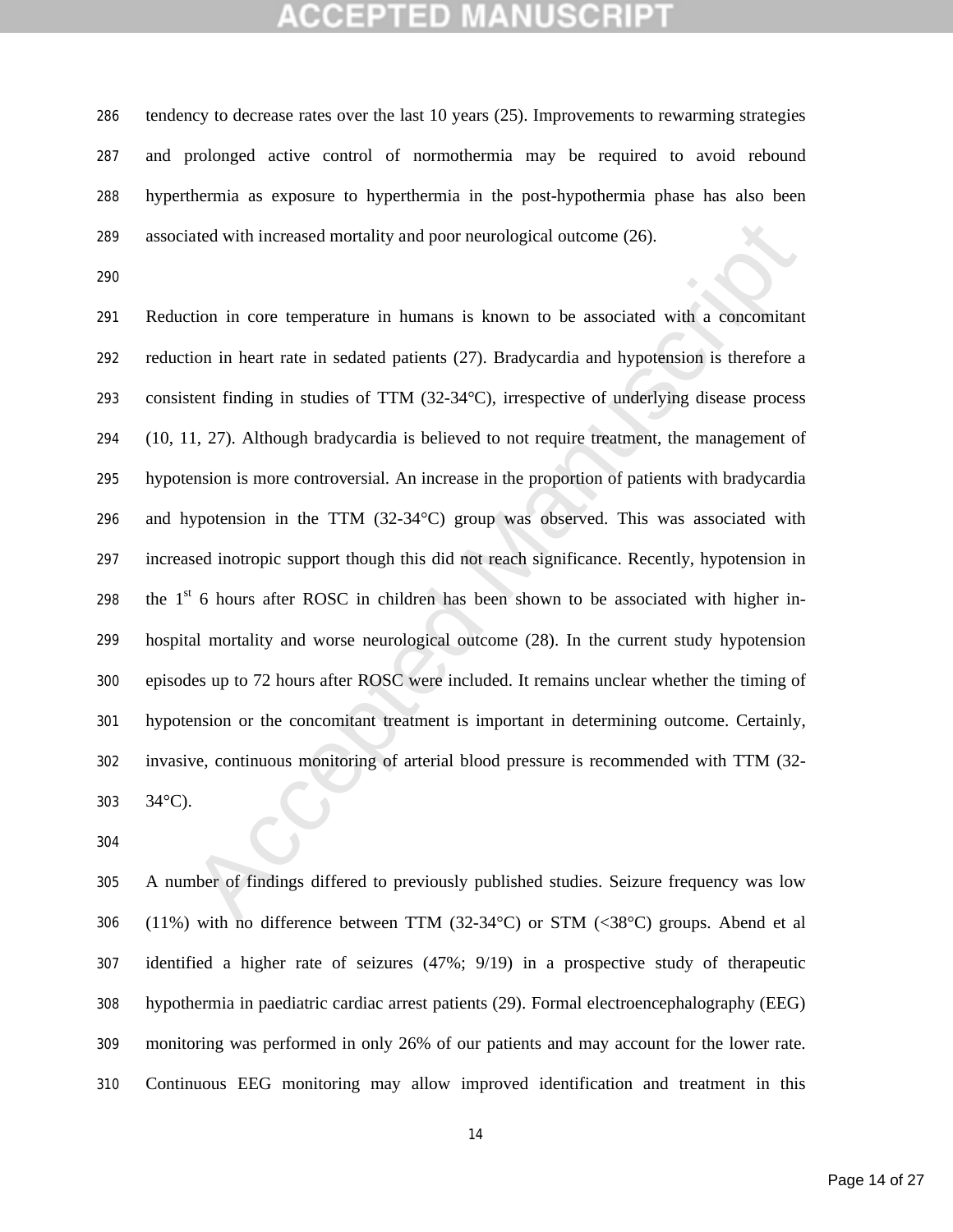311 population (30, 31). Hypocarbia (PaCO<sub>2</sub> <4kPa) occurred in nearly half of both TTM (32- 34°C) and STM (<38°C) patients in the first 24 hours of the study potentially exposing patients to cerebral vasoconstriction and cerebral ischemia. Episodes of hypocarbia and/or hypercarbia compared to normocarbia are associated with worse neurological outcome in 315 adult cardiac arrest survivors and should be avoided  $(32)$ . Continuous end tidal  $CO<sub>2</sub>$ monitoring may therefore be beneficial.

earbia compared to normocarbia are associated with worse neurological outcome in<br>cardiac arrest survivors and should be avoided (32). Continuous end tidal CO<sub>2</sub><br>oring may therefore be beneficial.<br>(32-34°C) has changed the TTM (32-34°C) has changed the traditional timing of clinical, electrophysiological and neuro-imaging investigation to predict outcome after hypoxic ischemic brain injury (33-36). Delayed clearance of sedative drugs alters timing for neurological and brain death testing, prolonging PICU length of stay (37). This effect was observed with a four-fold increase in PICU length of stay for TTM (32-34°C) patients who eventually died compared to STM non- survivors. The inclusion of only OHCA patients may explain the comparative shorter length of stay for STM patients (1.3 days) compared to Doherty et al (11) (9.0 days (IQR [5.0 to 22.3])) and Fink et al (10) (5 days (IQR [1 to 14])). A temporal trend of increasing time to withdrawal of intensive care support and death along with an increased use of MRI and EEG investigations was also noted. This may reflect a change in clinical practice when predicting outcome with a delayed assessment and increased use of multi-modal methods of outcome prediction occurring over time.

 The prolonged duration of treatment associated with the TTM (32-34°C) group may reflect an optimistic view of paediatric intensivists for a good outcome following OHCA, influenced in part by the positive findings of neonatal and adult TTM (32-34°C) trials (3-5, 7). Twenty four hours of TTM (32-34°C) followed by 12-16 hours rewarming enables a period of active PICU treatment, correction and titration of physiology variables and a delay to neurological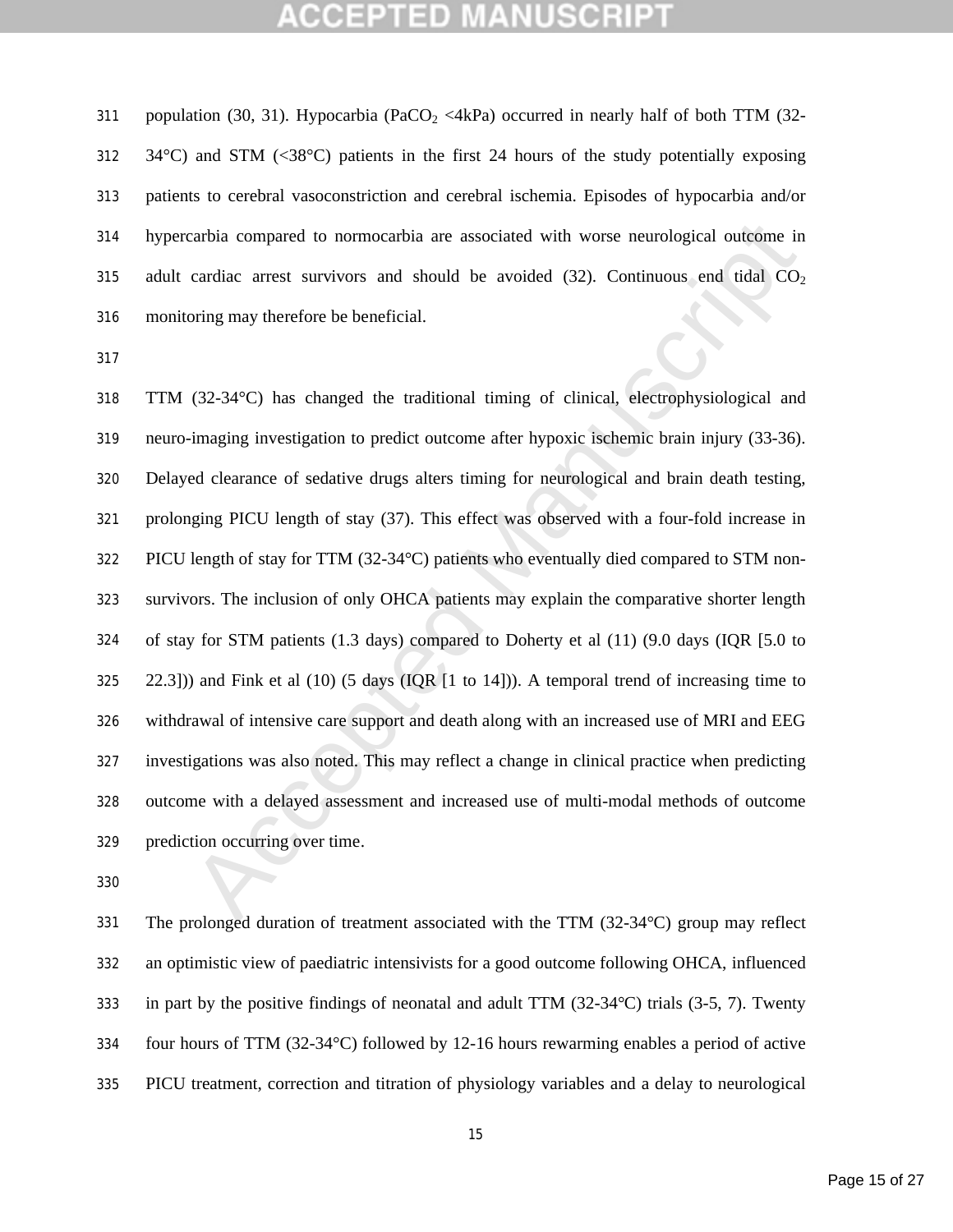prognosis. This positive approach after OHCA contrasts the historic views of poor outcome despite PICU management and may have postively effected patient outcome.

 Neonatal studies after birth asphyxia have supported the recommendations of TTM (33°C) for 72 hours (5). These study populations were carefully selected with a homogenous pathology and severity assessed by predefined stratification criteria. However, the paediatric OHCA population is heterogenous; variable aetiologies, co-morbidities and resuscitation factors limit the ability to extrapolate the neonatal findings to paediatric OHCA.

Interior states after birth asphyxia have supported the recommendations of TTM (33°C)<br>
2 hours (5). These study populations were carefully selected with a homogenous<br>
logy and severity assessed by predefined stratificatio This study has the following limitations. 1) This is a single centre study and is still relatively small despite a seven year data collection period. 2) Data from a single centre may limit the general applicability of the overall findings to other centres. 3) Owing to the retrospective 348 nature of this study we were unable to separate patients in the STM  $(\leq 38^{\circ}C)$  group who had reactive hyperthermia (>38°C) treatment only and those initiated on an active normothermia targeted temperature management. 4) Changes in clinical management of OHCA may have changed over the study period. It was identified that the use of TTM (32-34°C), neuro- imaging and neuro-electrophysiological monitoring increased in the second half of the study and there may have been other confounding factors (e.g. new resuscitation guidelines in 2005) not identified. 5) The use of TTM (32-34°C) was not randomized with the potential for case selection bias. 6) The primary outcome was hospital survival as neurological outcome data was not available, but should be collected in future studies.

### **CONCLUSION**

This study assessed the evolution, safety and efficacy of TTM (32-34°C) compared with

STM (<38°C) after OHCA. TTM (32-34°C) use increased significantly after ILCOR 2007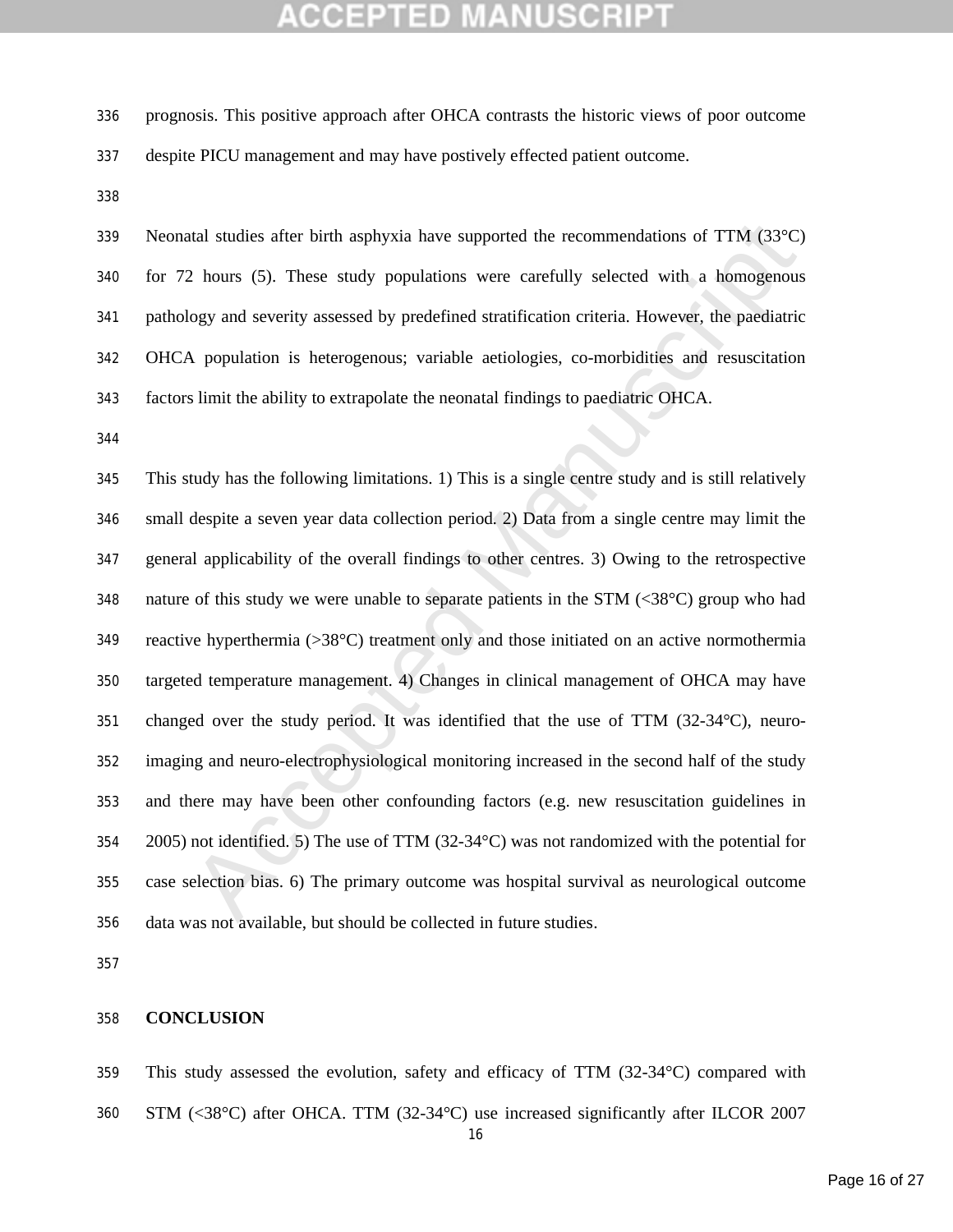### **USCRIP1** TED 生 CCEP

| 361 | guidance. TTM (32-34°C) was effectively administered in the paediatric population but                                   |
|-----|-------------------------------------------------------------------------------------------------------------------------|
| 362 | resulted in bradycardia and hypotension. It did not significantly increase survival to hospital                         |
| 363 | discharge but increased PICU length of stay. Avoidance of excess hypothermia $(\langle 32^{\circ} \text{C} \rangle)$ is |
| 364 | recommended. Further studies are required to demonstrate whether TTM (32-34°C) is cost-                                 |
| 365 | effective, and improves the proportion of patients with good neurological survival after                                |
| 366 | OHCA.                                                                                                                   |
| 367 |                                                                                                                         |
| 368 |                                                                                                                         |
| 369 |                                                                                                                         |

### **ACKNOWLEDGEMENT**

We acknowledge the statistical advice from Dr P Davies and administrative support from Mr

K Ali and Ms H Osmani at Birmingham Children's Hospital.

**Propriet** 

- 
-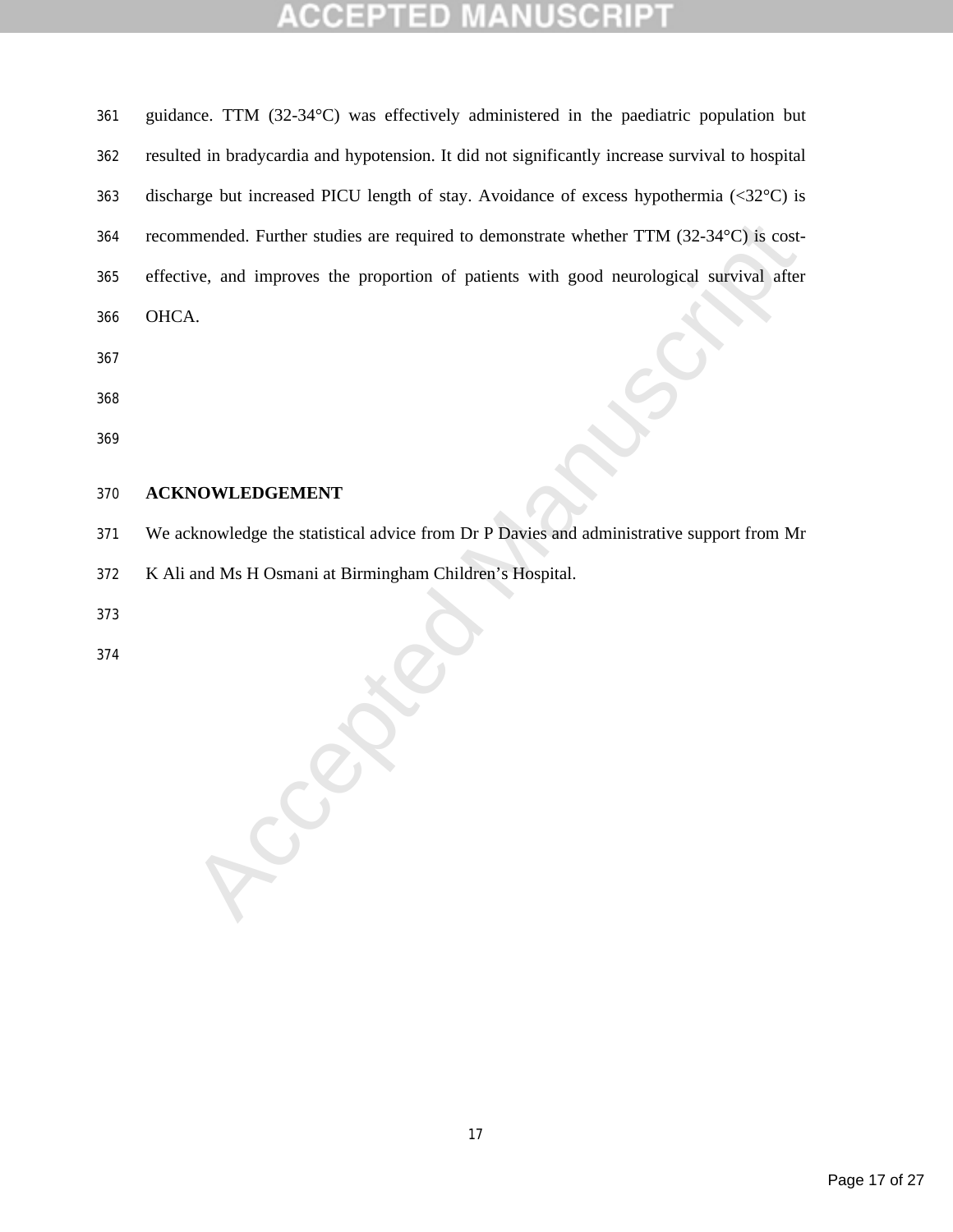## TED

### **TABLES & FIGURES**

- 
- **Table 1** Demographics and relationship to treatment groups
- 
- **Table 2** Cardiac arrest resuscitation factors, PICU interventions and relationship to treatment
- groups
- **Table 3** Survival outcomes in relationship to treatment groups
- 

**FIGURES**

- 
- **Figure 1** Percentage of patients receiving targeted temperature management (TTM) and
- standard temperature therapy (STM)
- Dashed red line indicates first publication date of ILCOR guidelines for paediatric TTM use:
- Published on-line April 17th 2006 "Induction of hypothermia (32 to 34°C) for 12 to 24
- hours should be considered in children who remain comatose after resuscitation from cardiac
- arrest." (38)
- 
- 2 Cardiac arrest resuscitation factors, PICU interventions and relationship to treatment<br>
<sup>8</sup><br>
3 Survival outcomes in relationship to treatment groups<br> **RES**<br> **e I** Percentage of patients receiving targeted temperature ma **Figure 2** Temperature profiles of patients receiving targeted temperature management and
- standard temperature therapy.
- Mean temperature (with 95% confidence intervals for the mean). TTM: targeted temperature
- management. STM: Standard temperature management.
-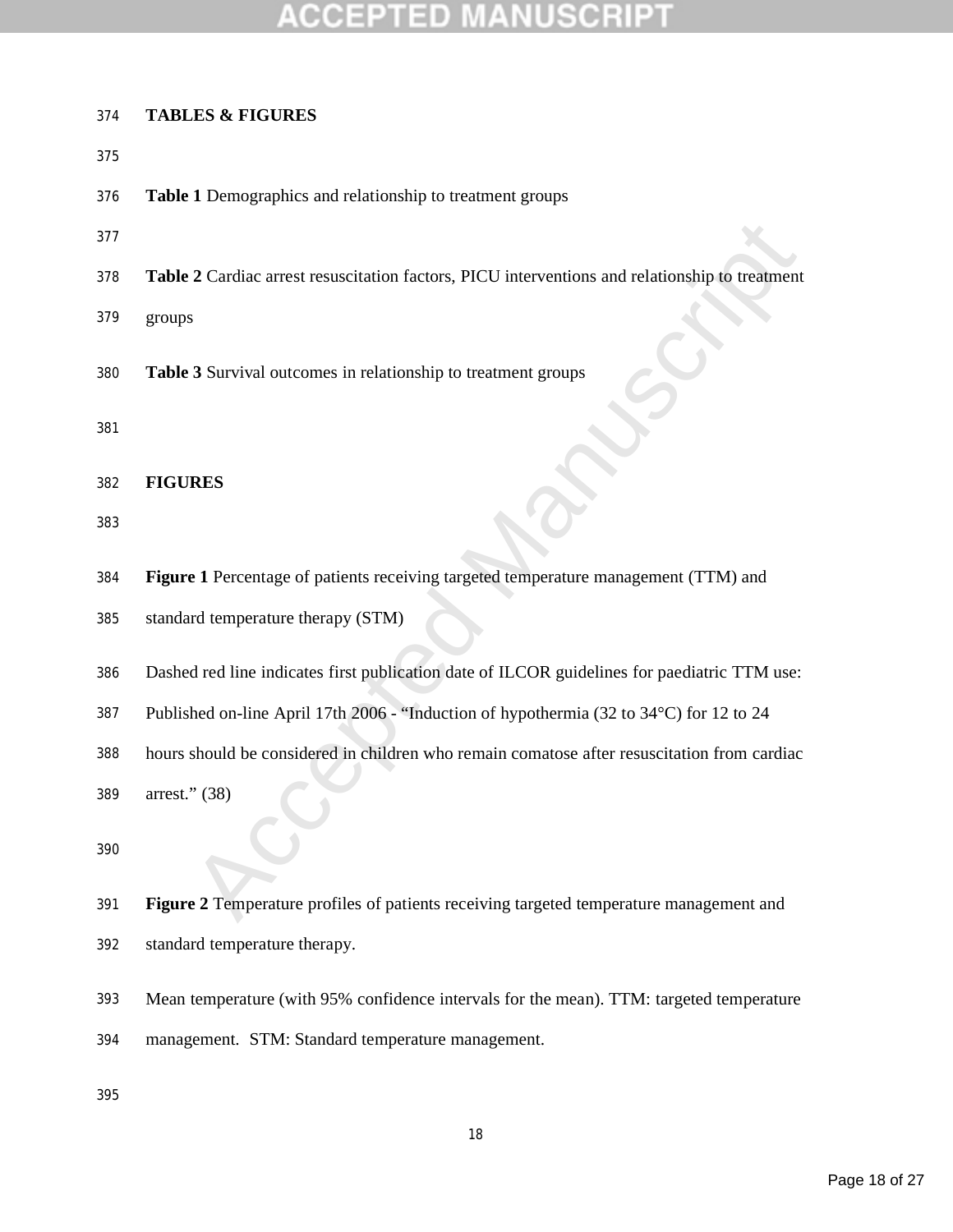### E CRI  $\pm$

### 

### **SUPPLEMENTARY APPENDIX**

- **Table A1** Adverse events within 72 hours of admission
- All Adverse events within 72 hours of admission<br>
A2 Physiological variables available between ROSC to four hours after PICU<br>
Sion and relationship to treatment groups<br>
All All Accepts of the control of the control of the s **Table A2** Physiological variables available between ROSC to four hours after PICU
- admission and relationship to treatment groups
-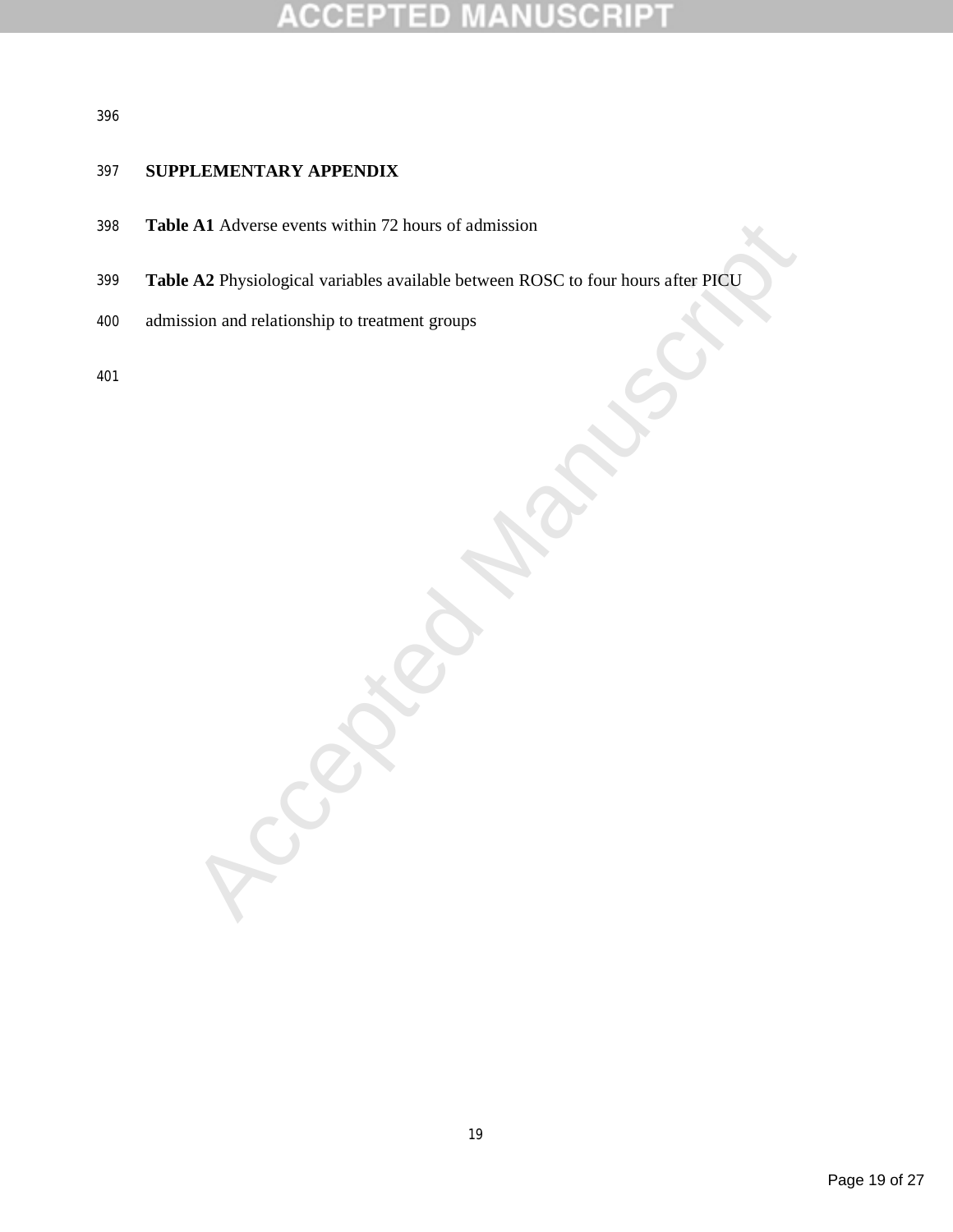### **REFERENCES**

Bernard SA, Gray TW, Busit MD, Jones BM, Silvester W, Guittendge C, Smith K. Treatment of comatose<br>
16 for Accepts Manuscripts After Gardisc Arrest Stift Induced hypothermia. Ningl. Med. 2002:346(8):557-63.<br>
HACA Hypotherm 1. Scholefield B, Duncan H, Davies P, Gao Smith F, Khan K, Perkins GD, Morris K. Hypothermia for neuroprotection in children after cardiopulmonary arrest. Cochrane Database Syst Rev. 2013;2:CD009442. 2. Nunnally ME, Jaeschke R, Bellingan GJ, et al. Targeted temperature management in critical care: A report and recommendations from five professional societies. Crit Care Med. 2011;39(5):1113-25. 3. Bernard SA, Gray TW, Buist MD, Jones BM, Silvester W, Gutteridge G, Smith K. Treatment of comatose survivors of out-of-hospital cardiac arrest with induced hypothermia. N Engl J Med. 2002;346(8):557-63. 4. HACA. Hypothermia After Cardiac Arrest Study Group, Mild therapeutic hypothermia to improve the neurologic outcome after cardiac arrest. N Engl J Med. 2002;346(8):549-56. 5. Jacobs SE, Berg M, Hunt R, Tarnow-Mordi WO, Inder TE, Davis PG. Cooling for newborns with hypoxic ischaemic encephalopathy. Cochrane Database Syst Rev. 2013;1:CD003311. 6. Kleinman ME, de Caen AR, Chameides L, et al. Part 10: pediatric basic and advanced life support: 2010 International Consensus on Cardiopulmonary Resuscitation and Emergency Cardiovascular Care Science With Treatment Recommendations. Circulation. 2010;122(16 Suppl 2):S466-515. 7. Nielsen N, Wetterslev J, Cronberg T, et al. Targeted Temperature Management at 33 degrees C versus 36 degrees C after Cardiac Arrest. N Engl J Med. 2013. 8. Moler FW, Silverstein FS, Meert KL, et al. Rationale, timeline, study design, and protocol overview of the therapeutic hypothermia after pediatric cardiac arrest trials. Pediatr Crit Care Med. 2013;14(7):e304-15. 9. Pemberton VL, Browning B, Webster A, Dean JM, Moler FW. Therapeutic hypothermia after pediatric cardiac arrest trials: the vanguard phase experience and implications for other trials. Pediatr Crit Care Med. 2013;14(1):19-26. 10. Fink EL, Clark RS, Kochanek PM, Bell MJ, Watson RS. A tertiary care center's experience with therapeutic hypothermia after pediatric cardiac arrest. Pediatr Crit Care Med. 2010;11(1):66-76. 11. Doherty DR, Parshuram CS, Gaboury I, et al. Hypothermia therapy after pediatric cardiac arrest. Circulation. 2009;119(11):1492-500. 12. Lin J-J, Hsia S-H, Wang H-S, Chiang M-C, Lin K-L. Therapeutic Hypothermia Associated With Increased Survival After Resuscitation in Children. Pediatric Neurology. 2013;48(4):285-90. 13. PICANet. Paediatric Intensive Care Audit Network National Report 2008 - 20102011 18th July 2012. Available from: http://www.picanet.org.uk/Documents/General/Annual%20report%20published%202011/Annual\_report\_02\_ 12\_11.pdf. 14. Zaritsky A, Nadkarni V, Hazinski MF, et al. Recommended guidelines for uniform reporting of pediatric advanced life support: the Pediatric Utstein Style. A statement for healthcare professionals from a task force of the American Academy of Pediatrics, the American Heart Association, and the European Resuscitation Council. Resuscitation. 1995;30(2):95-115. 15. Murkin JM. Cerebral autoregulation: the role of CO2 in metabolic homeostasis. Semin Cardiothorac Vasc Anesth. 2007;11(4):269-73. 438 16. Fleming S, Thompson M, Stevens R, et al. Normal ranges of heart rate and respiratory rate in children<br>439 from birth to 18 years of age: a systematic review of observational studies. Lancet. 2011;377(9770):1011-8 from birth to 18 years of age: a systematic review of observational studies. Lancet. 2011;377(9770):1011-8. 17. Samuels M, Wieteska S. Advanced Paediatric Life Support: The Practical Approach / Advanced Life Support Group 5th ed. Manchester: Wiley-Blackwell: BMJ books; 2010. 18. RCPCH. Withholding or Withdrawing Life Sustaining Treatment in Children: A Framework for Practice 2004 20th May 2012 Available from: http://www.rcpch.ac.uk/sites/default/files/Witholding.pdf. 19. Nagata T, Abe T, Noda E, Hasegawa M, Hashizume M, Hagihara A. Factors associated with the clinical outcomes of paediatric out-of-hospital cardiac arrest in Japan. BMJ open. 2014;4(2):e003481. 20. Polderman KH. Mechanisms of action, physiological effects, and complications of hypothermia. Crit Care Med. 2009;37(7 Suppl):S186-202. 21. Haugk M, Testori C, Sterz F, Uranitsch M, Holzer M, Behringer W, Herkner H. Relationship between time to target temperature and outcome in patients treated with therapeutic hypothermia after cardiac arrest. Crit Care. 2011;15(2):R101. 22. Topjian A, Hutchins L, DiLiberto MA, et al. Induction and maintenance of therapeutic hypothermia after pediatric cardiac arrest: efficacy of a surface cooling protocol. Pediatr Crit Care Med. 2011;12(3):e127-35. 23. Hildebrand F, van Griensven M, Giannoudis P, et al. Effects of hypothermia and re-warming on the inflammatory response in a murine multiple hit model of trauma. Cytokine. 2005;31(5):382-93.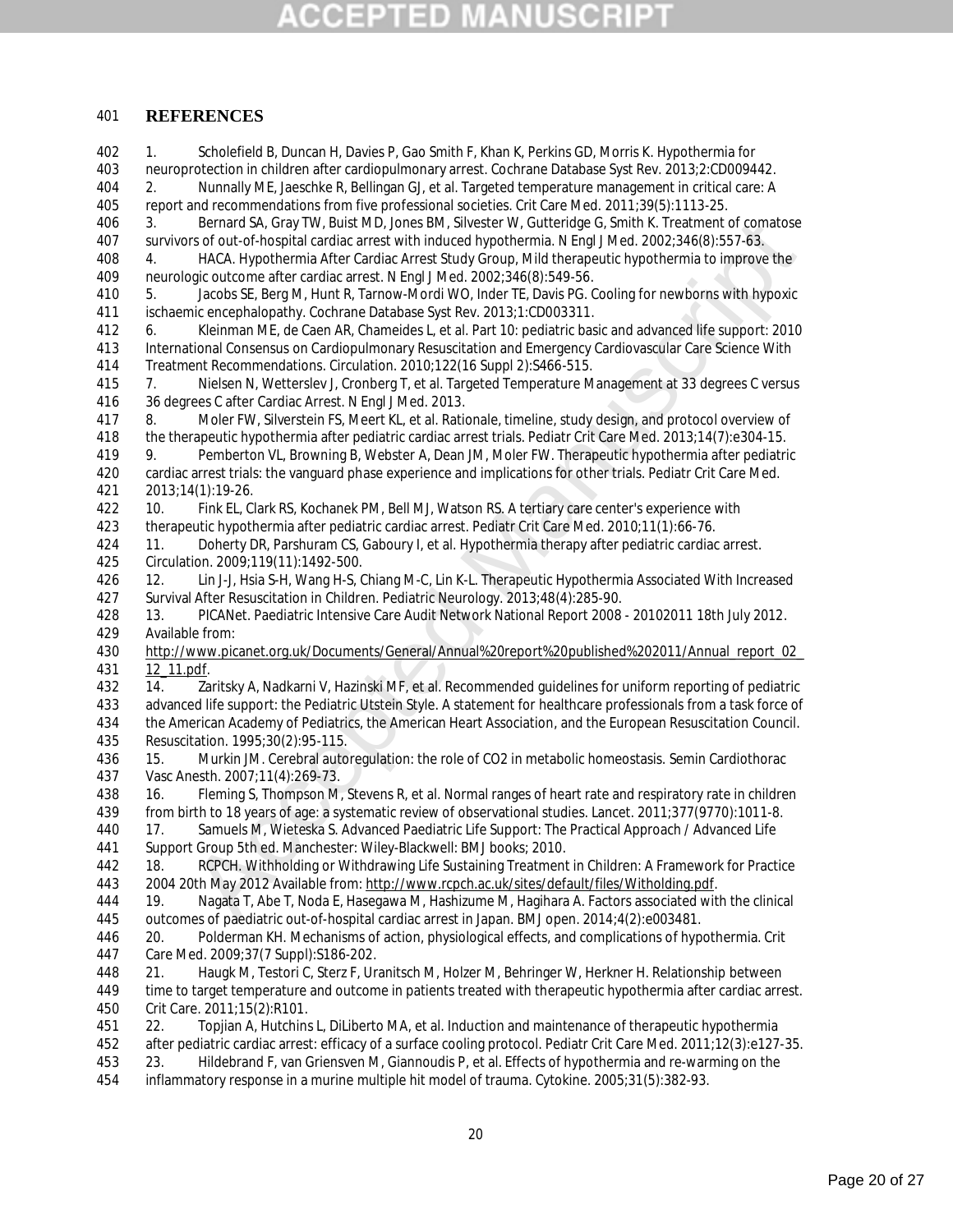| 455        | 24.<br>Maxwell WL, Watson A, Queen R, Conway B, Russell D, Neilson M, Graham DI. Slow, medium, or fast                                                                                                                       |
|------------|------------------------------------------------------------------------------------------------------------------------------------------------------------------------------------------------------------------------------|
| 456        | re-warming following post-traumatic hypothermia therapy? An ultrastructural perspective. J Neurotrauma.                                                                                                                      |
| 457        | 2005;22(8):873-84.                                                                                                                                                                                                           |
| 458        | Polderman KH, Herold I. Therapeutic hypothermia and controlled normothermia in the intensive care<br>25.                                                                                                                     |
| 459        | unit: practical considerations, side effects, and cooling methods. Crit Care Med. 2009;37(3):1101-20.                                                                                                                        |
| 460        | Bro-Jeppesen J, Hassager C, Wanscher M, et al. Post-hypothermia fever is associated with increased<br>26.                                                                                                                    |
| 461        | mortality after out-of-hospital cardiac arrest. Resuscitation. 2013;84(12):1734-40.                                                                                                                                          |
| 462        | Thoresen M, Whitelaw A. Cardiovascular changes during mild therapeutic hypothermia and<br>27.                                                                                                                                |
| 463        | rewarming in infants with hypoxic-ischemic encephalopathy. Pediatrics. 2000;106(1 Pt 1):92-9.                                                                                                                                |
| 464        | 28.<br>Topjian AA, French B, Sutton RM, et al. Early postresuscitation hypotension is associated with                                                                                                                        |
| 465        | increased mortality following pediatric cardiac arrest. Crit Care Med. 2014;42(6):1518-23.                                                                                                                                   |
| 466        | Abend NS, Topjian A, Ichord R, et al. Electroencephalographic monitoring during hypothermia after<br>29.                                                                                                                     |
| 467        | pediatric cardiac arrest. Neurology. 2009;72(22):1931-40.                                                                                                                                                                    |
| 468        | Friedman D, Claassen J, Hirsch LJ. Continuous electroencephalogram monitoring in the intensive care<br>30.                                                                                                                   |
| 469        | unit. Anesth Analg. 2009;109(2):506-23.                                                                                                                                                                                      |
| 470        | Hosain SA, Solomon GE, Kobylarz EJ. Electroencephalographic patterns in unresponsive pediatric<br>31.                                                                                                                        |
| 471        | patients. Pediatr Neurol. 2005;32(3):162-5.                                                                                                                                                                                  |
| 472        | Roberts BWMD, Kilgannon JHMD, Chansky MEMD, Mittal NMD, Wooden JMD, Trzeciak SMDMPH.<br>32.                                                                                                                                  |
| 473        | Association Between Postresuscitation Partial Pressure of Arterial Carbon Dioxide and Neurological Outcome                                                                                                                   |
| 474        | in Patients With Post-Cardiac Arrest Syndrome. Circulation. 2013;127(21):2107-13.                                                                                                                                            |
| 475        | 33.<br>Abend NS, Topjian AA, Kessler SK, et al. Outcome prediction by motor and pupillary responses in                                                                                                                       |
| 476<br>477 | children treated with therapeutic hypothermia after cardiac arrest. Pediatr Crit Care Med. 2012;13(1):32-8.<br>Young GB. Clinical practice. Neurologic prognosis after cardiac arrest. N Engl J Med. 2009;361(6):605-<br>34. |
| 478        | 11.                                                                                                                                                                                                                          |
| 479        | 35.<br>Nakagawa TA, Ashwal S, Mathur M, Mysore M. Clinical report-Guidelines for the determination of                                                                                                                        |
| 480        | brain death in infants and children: an update of the 1987 task force recommendations. Pediatrics.                                                                                                                           |
| 481        | 2011;128(3):e720-40.                                                                                                                                                                                                         |
| 482        | Fugate JE, Wijdicks EF, Mandrekar J, et al. Predictors of neurologic outcome in hypothermia after<br>36.                                                                                                                     |
| 483        | cardiac arrest. Ann Neurol. 2010;68(6):907-14.                                                                                                                                                                               |
| 484        | Webb AC, Samuels OB. Reversible brain death after cardiopulmonary arrest and induced<br>37.                                                                                                                                  |
| 485        | hypothermia. Crit Care Med. 2011;39(6):1538-42.                                                                                                                                                                              |
| 486        | ILCOR. The International Liaison Committee on Resuscitation (ILCOR) consensus on science with<br>38.                                                                                                                         |
| 487        | treatment recommendations for pediatric and neonatal patients: pediatric basic and advanced life support.                                                                                                                    |
| 488        | Pediatrics. 2006;117(5):e955-77.                                                                                                                                                                                             |
| 489        |                                                                                                                                                                                                                              |
|            |                                                                                                                                                                                                                              |
| 490        |                                                                                                                                                                                                                              |
|            |                                                                                                                                                                                                                              |
| 491        |                                                                                                                                                                                                                              |
|            |                                                                                                                                                                                                                              |
|            |                                                                                                                                                                                                                              |
|            |                                                                                                                                                                                                                              |
|            |                                                                                                                                                                                                                              |

Page 21 of 27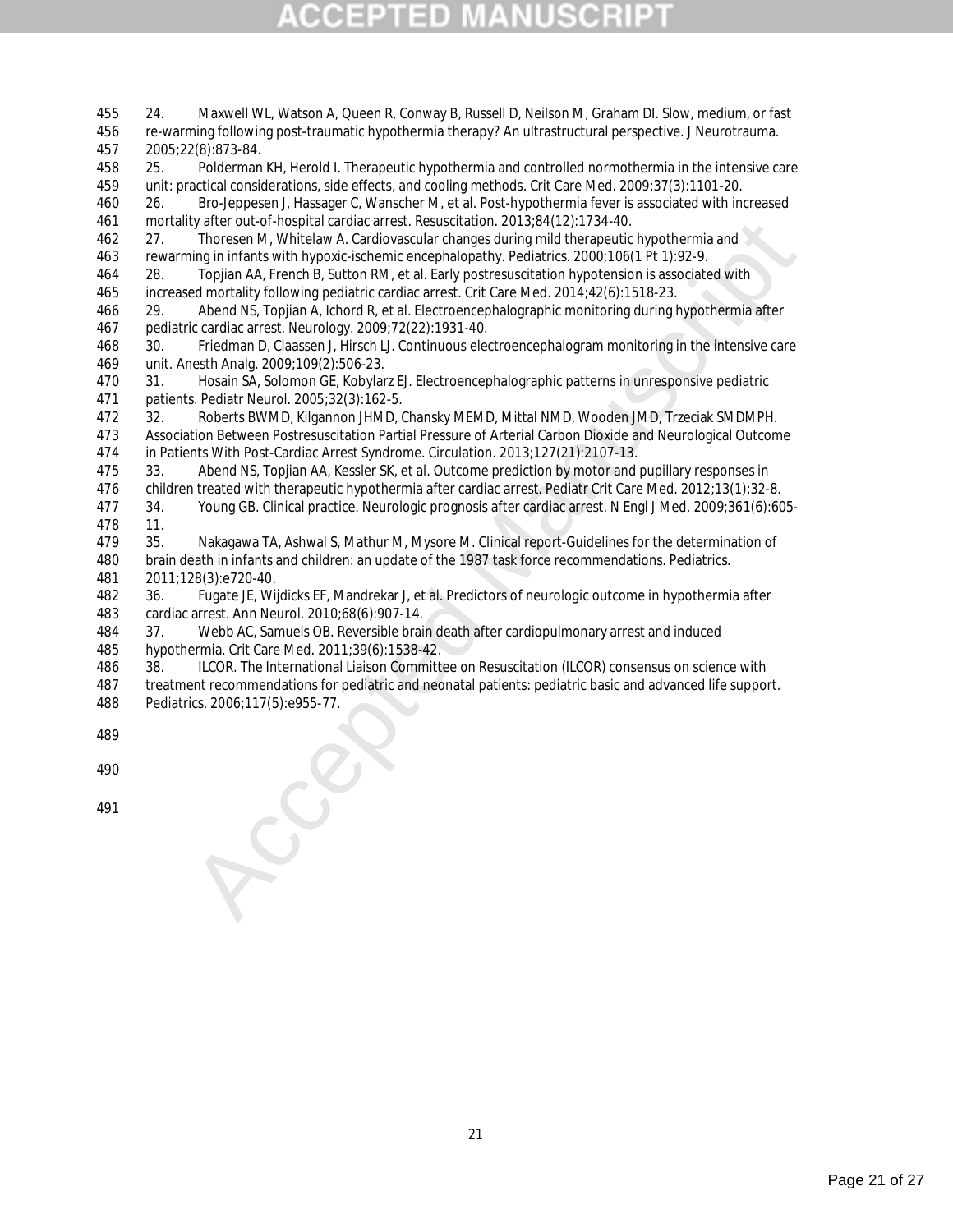### CCEPT SCRIP ED U, U ä

### 491 **Table 1 Demographics and relationship to treatment groups**

|                                                  | <b>Total Group</b><br>$n = 73$ | <b>TTM</b><br>$n = 38$ | <b>STM</b><br>$n = 35$ | p    |
|--------------------------------------------------|--------------------------------|------------------------|------------------------|------|
| Age (years)                                      | $1.0(0-5.0)$                   | $1.5(0-5.8)$           | $1.0(0-4.0)$           | 0.74 |
| Weight (kg)                                      | $8(4-15)$                      | $10(6-20)$             | $6(4-12)$              | 0.06 |
| Age category (Utstein <sup>a</sup> )             |                                |                        |                        | 0.57 |
| $1-30$ days                                      | 7 (10%)                        | 5 (13%)                | 2(6%)                  |      |
| 31 days to $<$ 1 yr                              | 23 (32%)                       | 10 (26%)               | 13 (38%)               |      |
| 1yr to $<$ 4yrs                                  | 21 (29%)                       | 11 (29%)               | 10(29%)                |      |
| 4yrs to $<$ 12yrs                                | 9(13)                          | 4 (11%)                | 5(15%)                 |      |
| 12yrs to $<$ 16yrs                               | 12 (17%)                       | 8 (21%)                | 4 (12%)                |      |
| Male                                             | 25 (34%)                       | 17 (45%)               | 8 (23%)                | 0.08 |
| Any Chronic Condition                            | 33 (45%)                       | 15 (39%)               | 18 (51%)               | 0.30 |
| Neurological                                     | 17 (23%)                       | 9(24%)                 | 8 (23%)                | 0.93 |
| Respiratory                                      | 13 (18%)                       | 7(18%)                 | 6(17%)                 | 0.89 |
| Cardiac                                          | 4(5%)                          | 1(3%)                  | 3(9%)                  | 0.27 |
| Prematurity                                      | 3(4%)                          | 1(3%)                  | 2(6%)                  | 0.60 |
| Metabolic                                        | 4(5%)                          | 2(4%)                  | 2(3%)                  | 0.71 |
| Gastrointestinal                                 | 1(1%)                          | 1(3%)                  | $\mathbf{0}$           | 1.00 |
| Renal                                            | 1(1%)                          | $\boldsymbol{0}$       | 1(3%)                  | 1.00 |
| Transported from different<br>admitting hospital | 37 (51%)                       | 21 (55%)               | 16 (47%)               | 0.49 |
| Etiology of arrest                               |                                |                        |                        |      |
| Not Known                                        | 12 (16%)                       | 9(23%)                 | 3(9%)                  | 0.12 |
| Pulmonary                                        | 16 (22%)                       | 9(24%)                 | 7(20%)                 | 0.78 |
| Cardiac                                          | 5(7%)                          | 4 (11%)                | 1(3%)                  | 0.19 |
| Trauma (including<br>traumatic brain injury)     | 11 (14%)                       | 3(8%)                  | 8 (23%)                | 0.10 |
| Drowning/Submersion                              | 6(8%)                          | 3(7%)                  | 3(9%)                  | 1.00 |
| Neurological (non-trauma)                        | 7 (10%)                        | 2(5%)                  | 5(14%)                 | 0.25 |
| Sepsis                                           | 5(7%)                          | 2(5%)                  | 3(9%)                  | 0.67 |
| Strangulation                                    | 3(4%)                          | 2(5%)                  | 1(3%)                  | 1.00 |
| Sudden infant death<br>syndrome                  | 2(3%)                          | $\boldsymbol{0}$       | 2(5%)                  | 0.23 |
| Other                                            | 6(8%)                          | 4 (11%)                | 2(6%)                  | 0.68 |
|                                                  |                                |                        |                        |      |

<sup>a</sup> Utstein pre-defined age groups with modified upper age limit to less than 16 years (13)(14). Results expressed<br>493 as Median (Inter-quartile range) or number (percent). Allocation to multiple chronic conditions was per

493 as Median (Inter-quartile range) or number (percent). Allocation to multiple chronic conditions was permitted.<br>494 Fisher's exact test was used for categorical variable and Mann Whitney U test for continuous variables.

Fisher's exact test was used for categorical variable and Mann Whitney U test for continuous variables.

495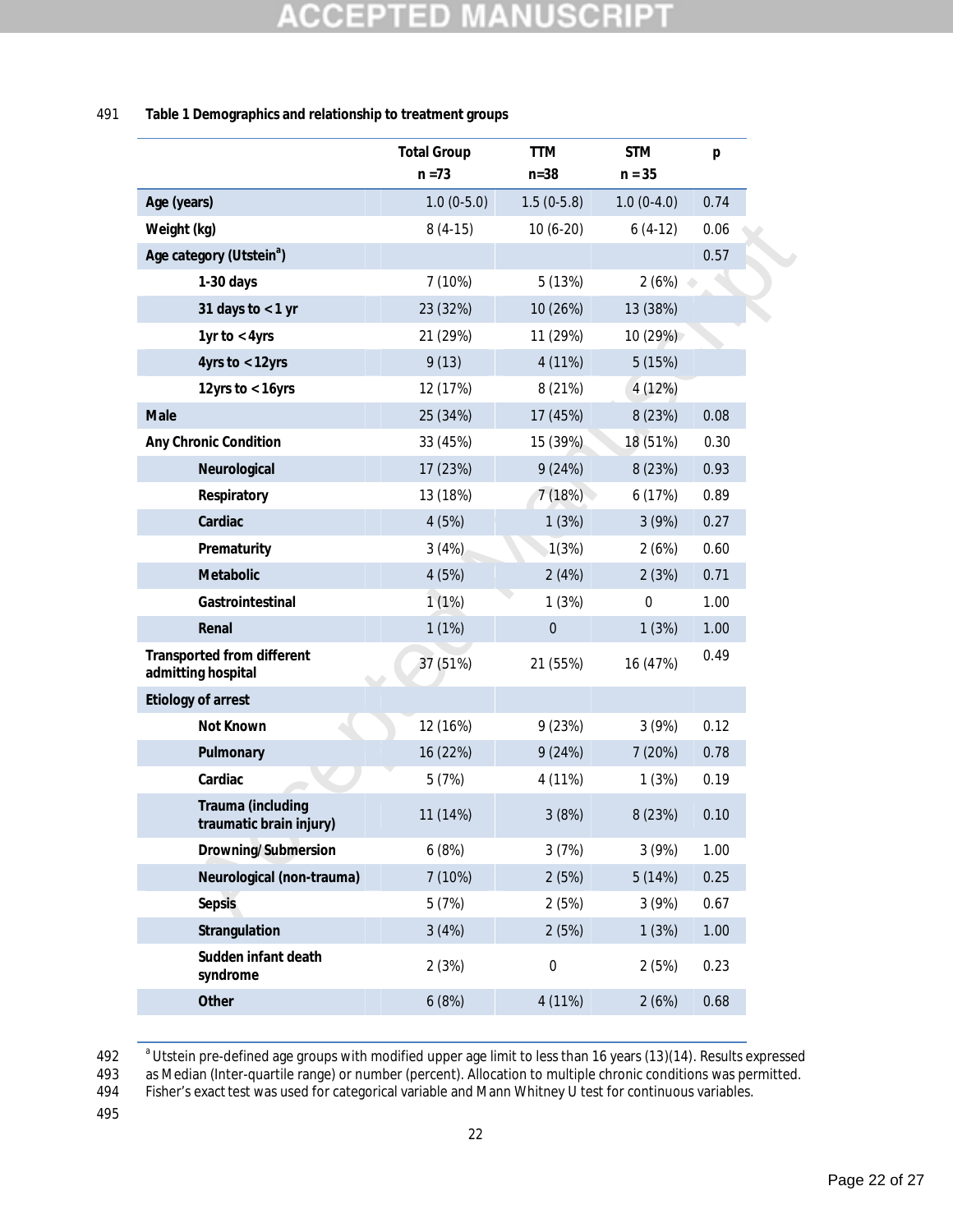### 495

### 496 **Table 2 Cardiac arrest resuscitation factors, PICU interventions and relationship to treatment groups**

| Cardiac arrest resuscitation<br>events                    | <b>Total Group</b><br>$n = 73$ | <b>TTM</b><br>$n = 38$   | <b>STM</b><br>$n = 35$   | p     |
|-----------------------------------------------------------|--------------------------------|--------------------------|--------------------------|-------|
| Location own home (versus                                 | 45 (68%)                       | 23 (70%)                 | 22 (67%)                 | 0.79  |
| public place or other)<br>Witnessed arrest                | 45 (65%)                       | 23 (62%)                 | 22 (69%)                 | 0.57  |
| <b>Bystander CPR</b>                                      | 45 (65%)                       | 30 (81%)                 | 15 (47%)                 | 0.003 |
| VF/VT <sup>a</sup> (vs. PEA/<br>bradycardia/asystole)     | 6(9%)                          | 5(14%)                   | 1(3%)                    | 0.20  |
| Pulseless electrical<br>activity (PEA)                    | 10 (15%)                       | 6(17%)                   | 4 (13%)                  |       |
| Bradycardia                                               | 7(6%)                          | 2(16%)                   | 5(11%)                   |       |
| Asystole                                                  | 43 (65%)                       | 22 (63%)                 | 21 (67%)                 |       |
| Ventricular fibrillation (VF)                             | 5(8%)                          | 5(14%)                   | 0(0)                     |       |
| Ventricular<br><b>Pulseless</b><br>tachycardia (VT)       | 1(2%)                          | 0(0)                     | 1(3%)                    |       |
| Defibrillation attempted                                  | 10 (14%)                       | 7 (18%)                  | 3 (10%)                  | 0.28  |
| Epinephrine doses during<br>resuscitation <sup>b</sup>    | $3(1-4)$                       | $3(1-4)$                 | $3(1-4)$                 | 0.83  |
| No epinephrine given during<br>resuscitation              | 6(9%)                          | 2(5%)                    | 4 (13%)                  | 0.40  |
| Time duration from cardiac<br>arrest onset to ROSC (mins) | 38 (24-49)                     | 40 (26-56)               | 29 (21-46)               | 0.23  |
| ROSC prior to ED admission                                | 8(6%)                          | 2(3%)                    | 6(9%)                    | 0.24  |
| Time from ED admission to<br>ROSC $(mins)^c$              | $12(5-19)$                     | 12 (4-20)                | $13(8-18)$               | 0.98  |
| Time duration from ROSC to<br>PICU admission (hrs:mins)   | 02:57<br>(01:13.04:34)         | 02:50<br>$(01:24-04:51)$ | 03:20<br>$(00:50-04:29)$ | 0.67  |
| <b>PICU</b> interventions                                 |                                |                          |                          |       |
| Mechanical ventilation                                    | 73 (100%)                      | 38 (100%)                | 35 (100%)                | 1.00  |
| Inotropes after resuscitation                             | 47 (64%)                       | 28 (74%)                 | 19 (54%)                 | 0.08  |
| Two or more inotropes                                     | 11 (15%)                       | 8 (21%)                  | 3(9%)                    | 0.19  |
| <b>HFOV</b>                                               | 2(3%)                          | 2(3%)                    | 2(3%)                    | 1.00  |
| ECMO                                                      | 1(1%)                          | 1(3%)                    | 0                        | 1.00  |
| Renal replacement therapy                                 | $\boldsymbol{0}$               | $\boldsymbol{0}$         | $\boldsymbol{0}$         |       |
| Insulin therapy                                           | 19 (26%)                       | 13 (34%)                 | 6 (17%)                  | 0.10  |
| Neuromuscular blockade after<br>PICU admission            | 31 (42%)                       | 16 (42%)                 | 15 (43%)                 | 0.95  |
| Anti-seizure therapy                                      | 10 (14%)                       | 6(16%)                   | 4 (11%)                  | 0.74  |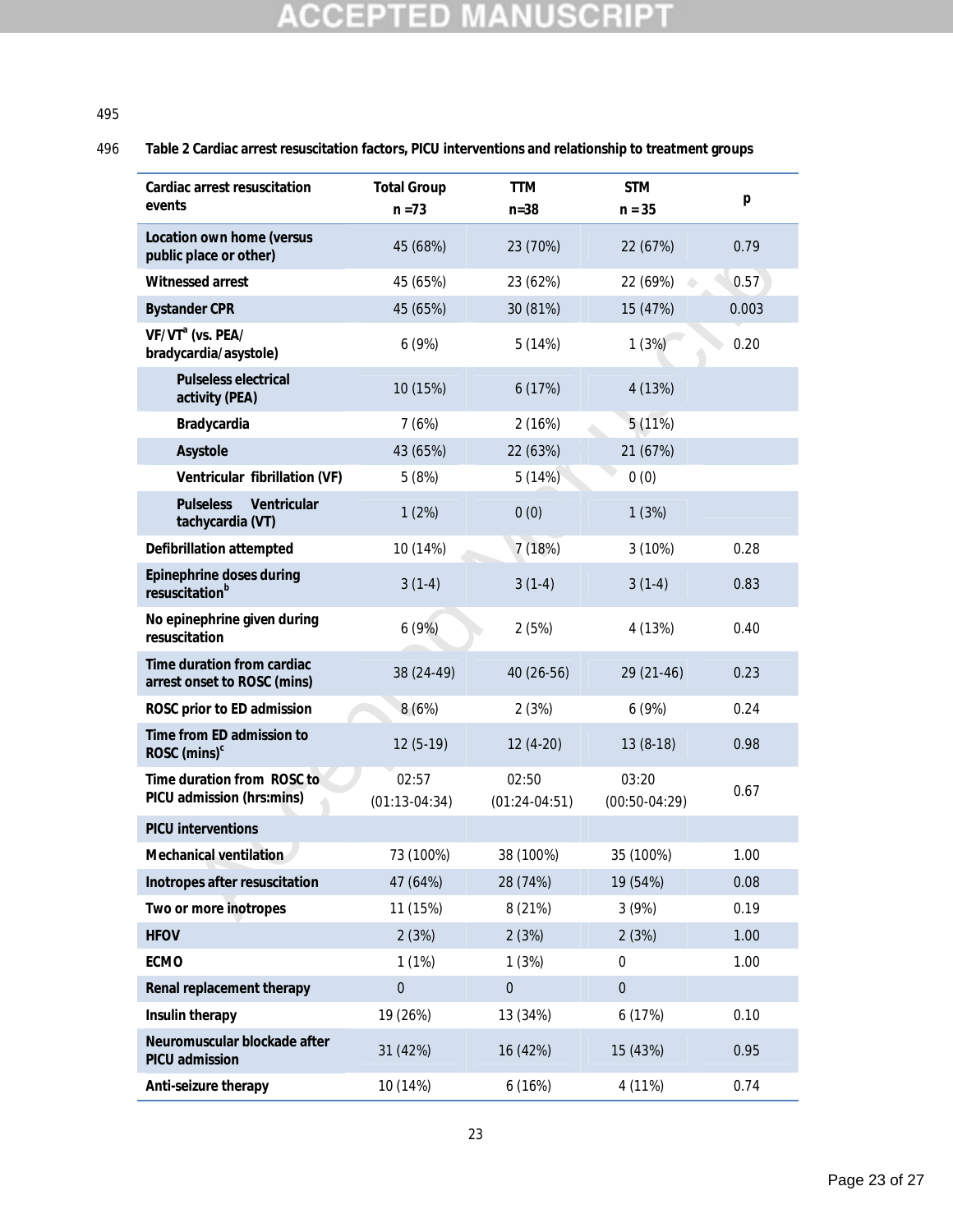## D

- expressed as Medicin Inter-quartier range) or number (percent). Unri l'est of respectival variable. Sur less describes the states was used for change that we can be controlled in calculation, Ficharge and the next variable 497 CPR denotes cardiopulmonary resuscitation. ROSC denotes return of spontaneous circulation. ED: emergency<br>498 department. PICU Paediatric intensive care unit. <sup>a</sup> First recorded rhythm after cardiac arrest. VF: ventricu department, PICU Paediatric intensive care unit. <sup>a</sup> First recorded rhythm after cardiac arrest. VF: ventricular<br>499 fibrillation, VT: ventricular tachycardia, PEA: pulseless electrical activity. Unavailable (missing) valu fibrillation, VT: ventricular tachycardia, PEA: pulseless electrical activity. Unavailable (missing) values were 500 excluded from calculations of summary statistics. Data was missing for location (7), witnessed status (4), 501 Bystander (4), presenting electrical rhythm (7), Defibrillation attempt (6), Epinephrine dose (4), duration from<br>502 cardiac arrest (5), ROSC prior to Ed admission (4), Time from ED admission (4), time duration ROSC to cardiac arrest (5), ROSC prior to Ed admission (4), Time from ED admission (4), time duration ROSC to PICU (5). 503 Results expressed as Median (Inter-quartile range) or number (percent). Chi<sup>2</sup> test or Fishers exact test was 504 used for categorical variable. <sup>b</sup> median value rounded up to nearest whole value. <sup>c</sup> Only patients receiving CPR 505 at ED admission were included in calculation, Fishers exact test was used for categorical variable and Mann
- 506 Whitney U test for continuous variables. \*\* p value < 0.05 comparing treatment groups
- 507

508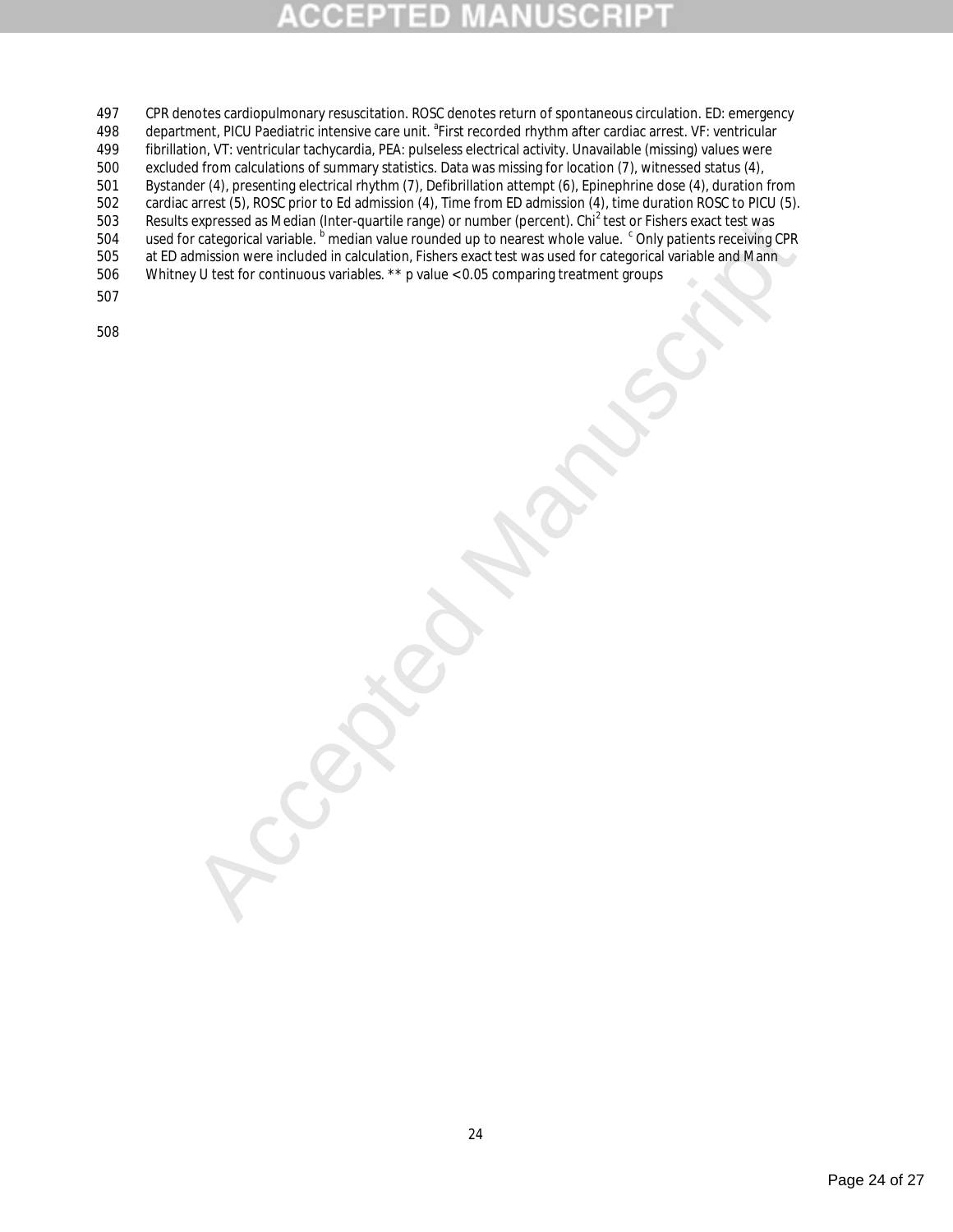### SCRI B D  $\pm$

### 508 Table 3 Survival outcomes in relationship to treatment groups

|                                                                                             | <b>Total Group</b>   | <b>TTM</b>           | <b>STM</b>           | p       |
|---------------------------------------------------------------------------------------------|----------------------|----------------------|----------------------|---------|
|                                                                                             | $n = 73$             | $n = 38$             | $n = 35$             |         |
| Outcome                                                                                     |                      |                      |                      |         |
| Survival to PICU discharge                                                                  | 22 (30%)             | 14 (37%)             | 8 (23%)              | 0.19    |
| Survival to Hospital discharge                                                              | 21 (29%)             | 13 (34%)             | 8 (23%)              | 0.28    |
| PICU Length of stay (LOS) (days)                                                            | 3.1<br>$(1.3-6.6)$   | 4.1<br>$(3.0-6.8)$   | 1.3<br>$(0.5-6.7)$   | < 0.001 |
| PICU LOS for survivors (days)                                                               | 6.5<br>$(2.9 - 7.6)$ | 6.2<br>$(3.0 - 7.8)$ | 6.7<br>$(0.9 - 8.1)$ | 0.81    |
| PICU LOS for non-survivors (days)                                                           | 2.4<br>$(0.8 - 4.7)$ | 4.1<br>$(2.6 - 5.2)$ | 1.2<br>$(0.4 - 2.4)$ | < 0.001 |
| Withdrawal of intensive care support<br>(proportion of patients who died in<br>PICU [n=51]) | 46 (90%)             | 24 (100%)            | 22 (81%)             | 0.31    |
| Fulfilled brain death criteria<br>(proportion of patients who died in<br>PICU [n=51])       | 9 (18)               | 5(21%)               | 4 (15%)              | 0.73    |

509 Results expressed as Median (Inter-quartile range) or number (percent). LOS: length of stay. Fisher's exact test

Accepted Manuscript 510 was used for categorical variable and Mann Whitney U test for continuous variables.

511

512

513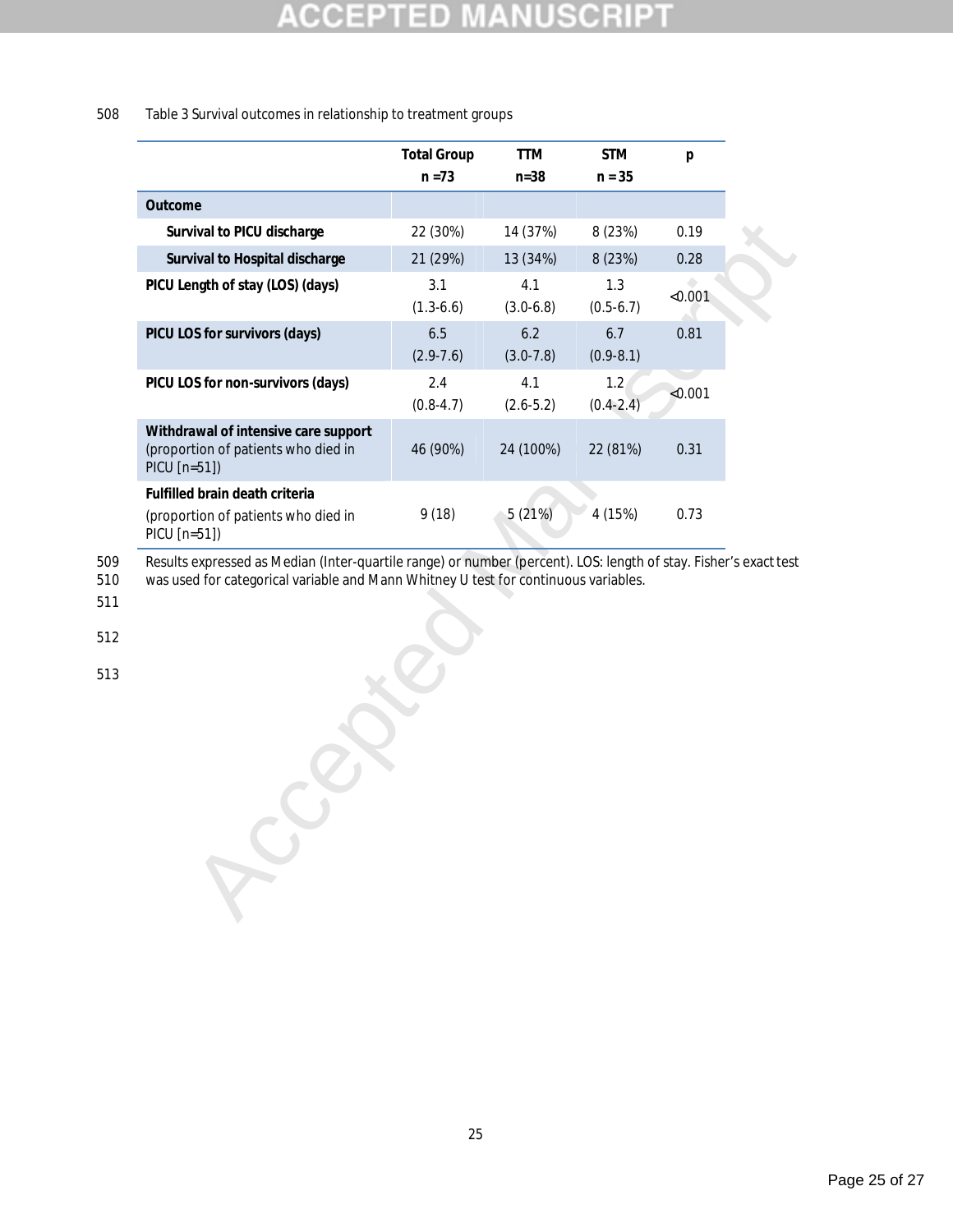### 10 10





Dashed line indicates first publication date of ILCOR guidelines for paediatric TTM use: Published on-line April 17th 2006 - "Induction of hypothermia (32 to 34°C) for 12 to 24 hours should be considered in children who remain comatose after resuscitation from cardiac arrest." (37)